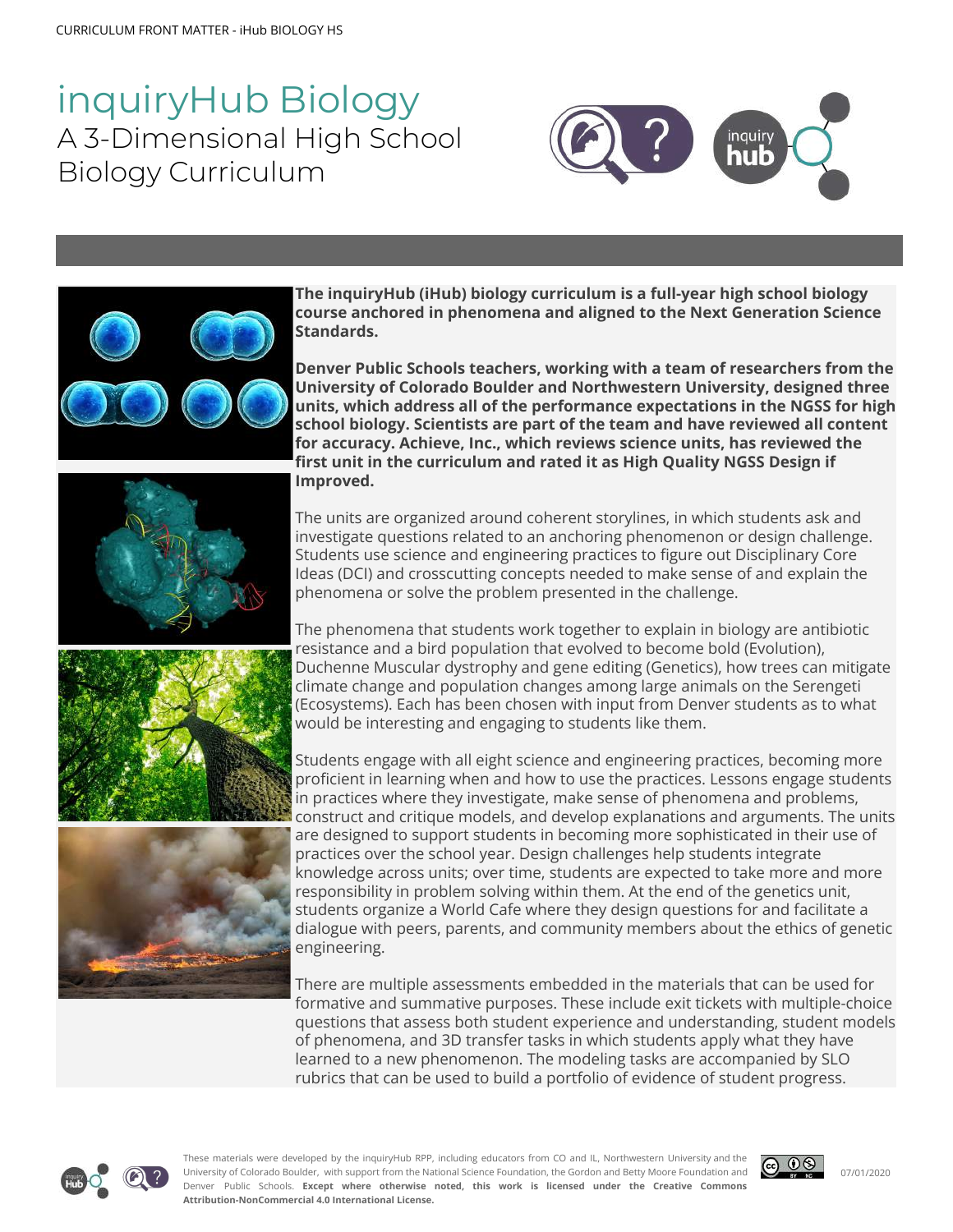<span id="page-1-0"></span>

| Table of Contents (click on a page to navigate to that page):                                                                                                                                                                                                         |                                        |  |  |
|-----------------------------------------------------------------------------------------------------------------------------------------------------------------------------------------------------------------------------------------------------------------------|----------------------------------------|--|--|
| inquiryHub Biology Units<br>Unit 1 Evolution: Why don't antibiotics work like they used to?<br>Unit 2 Genetics and Heredity: How can science be used to make our lives better?<br>Unit 3 Ecosystems: How do small changes make big impacts on ecosystems?             | 3<br>3<br>$\overline{4}$<br>5          |  |  |
| An Equity-Focused, Research-Based Biology Course                                                                                                                                                                                                                      | 6                                      |  |  |
| <b>Course Supports</b><br><b>ENGAGING IN PRACTICES OVER TIME</b><br><b>INTEGRATED TECHNOLOGY</b><br><b>DISCUSSION STRATEGIES</b><br>ASSESSMENT OPPORTUNITIES<br><b>DIFFERENTIATION STRATEGIES</b>                                                                     | 7<br>7<br>8<br>9<br>10<br>11           |  |  |
| <b>What Is a Storyline?</b>                                                                                                                                                                                                                                           | 12                                     |  |  |
| <b>What Unit Planning Resources Are Available?</b>                                                                                                                                                                                                                    | 13                                     |  |  |
| <b>What Lesson Planning Resources Are Available?</b>                                                                                                                                                                                                                  | 14                                     |  |  |
| How Can Teachers Use Similar Instructional Routines Across Units & Lessons?<br>ANCHORING PHENOMENON ROUTINE<br><b>NAVIGATION ROUTINE</b><br><b>INVESTIGATION ROUTINE</b><br>PROBLEMATIZING ROUTINE<br>PUTTING PIECES TOGETHER ROUTINE<br>DRIVING QUESTION BOARD (DQB) | 15<br>15<br>17<br>18<br>19<br>20<br>21 |  |  |
| <b>What Assessment Resources Are There?</b>                                                                                                                                                                                                                           | 23                                     |  |  |
| How Can Teachers Support Different Types of Discussions?<br><b>GENERATING AND PRIORITIZING QUESTION DISCUSSIONS</b><br><b>INITIAL IDEAS DISCUSSION</b><br><b>BUILDING UNDERSTANDINGS DISCUSSION</b><br><b>CONSENSUS BUILDING DISCUSSION</b>                           | 23<br>23<br>24<br>25<br>26             |  |  |
| How Can Teachers Support the Development of Scientific Vocabulary?                                                                                                                                                                                                    | 28                                     |  |  |
| How Can Teachers Support Differentiated Instruction?                                                                                                                                                                                                                  | 29                                     |  |  |
| How Can Teachers Use the Incremental Modeling Tracker?                                                                                                                                                                                                                | 30                                     |  |  |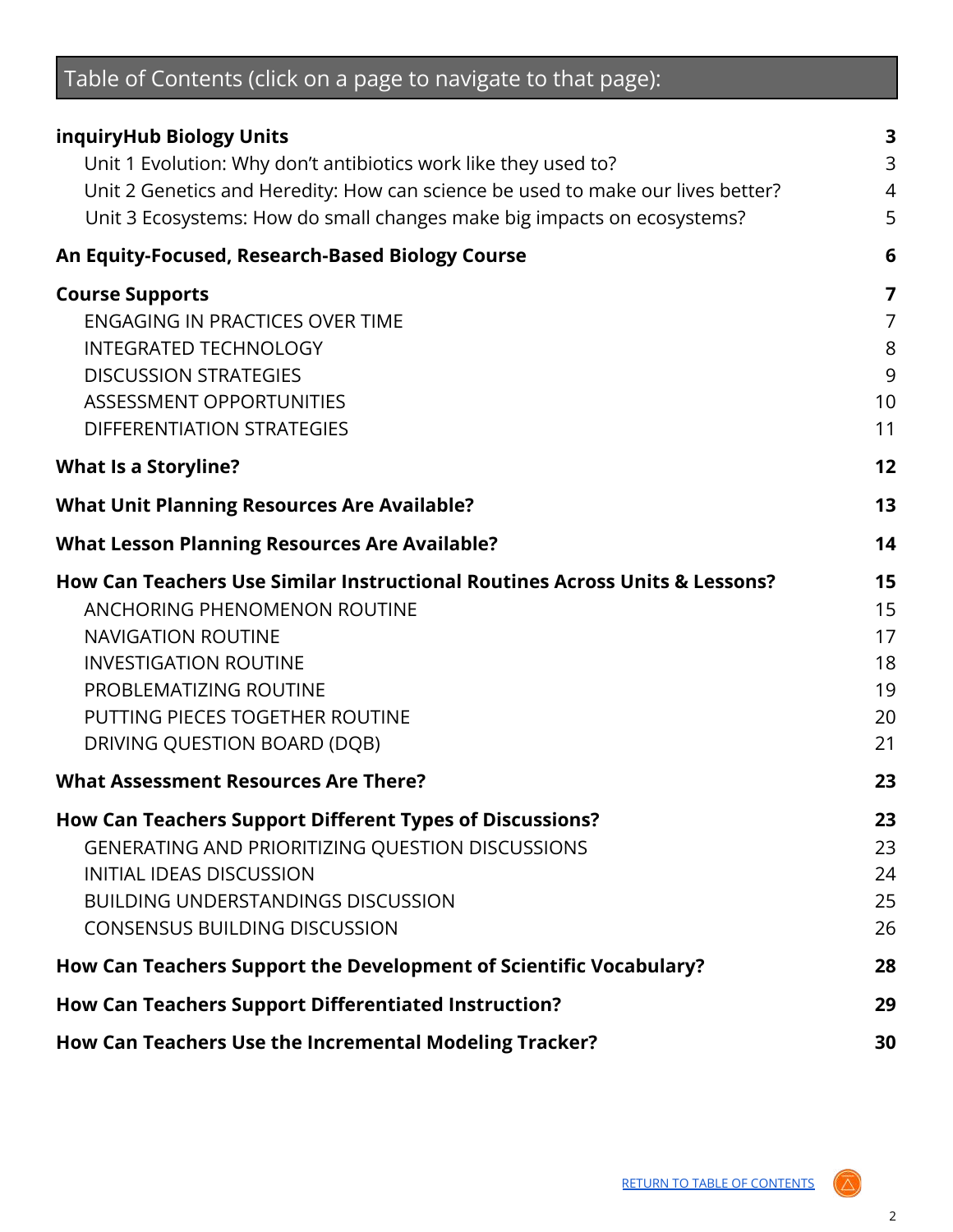# <span id="page-2-1"></span><span id="page-2-0"></span>**Unit 1 Evolution:** Why don't antibiotics work like they used to?

**Timing:** 10 weeks (50 50-minute class periods)

**Anchoring Phenomenon:** Addie, a girl, who gets sick from antibiotic resistant bacteria (Bend 1) and the rapid evolution of behavioral and physical characteristics of dark-eyed juncos in San Diego (Bend 2).

**Description:** This high school unit on natural selection and evolution starts out with students exploring the case of a young girl with a life-threatening infection of pan-resistant bacteria. This case sparks questions that lead them to investigate the growing prevalence of similar cases and the discrepancies between antibiotic use in their communities and CDC recommendations. This can motivate students to take on an optional citizen science mission to figure out why this is happening to help develop infographics to sway individual health choices related to the (mis)use of antibiotics.

Students use the model they developed (of natural selection) to return to the anchoring phenomenon of Addie that launched the unit, to explain the growing prevalence of antibiotic resistant bacteria in hospitals and their communities over time. Students then identify criteria for a model organism, in an effort to determine the extensibility of their model's ability to explain other types of changes occuring in other populations, other than bacteria. The case they explore next is a group of juncos that have changed rapidly over the past 60 years. One population of these birds that has made its home on the UCSD campus exhibits bold behaviors and unique physical traits that distinguish it from its mountain cousins. This phenomenon sparks questions about whether these differences in behavior are learned or inherited, what led to differences in mating and migration patterns, and what led to the different physical trait variations.

Students culminate their work in this storyline, arguing that their model of evolution applies to all life on Earth, including bacteria and humans, and they investigate how environmental changes over deep time have contributed to the emergence of new species and the extinction of others.

#### **Performance Expectations:**

**HS-LS4-1:** Communicate scientific information that common ancestry and biological evolution are supported by multiple lines of empirical evidence.

**HS-LS4-2:** Construct an explanation based on evidence that the process of evolution primarily results from four factors: (1) the potential for a species to increase in number, (2) the heritable genetic variation of individuals in a species due to mutation and sexual reproduction, (3) competition for limited resources, and (4) the proliferation of those organisms that are better able to survive and reproduce in the environment.

**HS-LS4-3:** Apply concepts of statistics and probability to support explanations that organisms with an advantageous heritable trait tend to increase in proportion to organisms lacking this trait.

**HS-LS4-5**: Evaluate the evidence supporting claims that changes in environmental conditions may result in: (1) increases in the number of individuals of some species, (2) the emergence of new species over time, and (3) the extinction of other species.

**HS-LS4-6:** Create or revise a simulation to test a solution to mitigate adverse impacts of human activity on biodiversity.

**HS-LS3-1:** Ask questions to clarify relationships about the role of DNA and chromosomes in coding the instructions for characteristic traits passed from parents to offspring.

**HS-LS2-8:** Evaluate the evidence for the role of group behavior on individual and species' chances to survive and reproduce.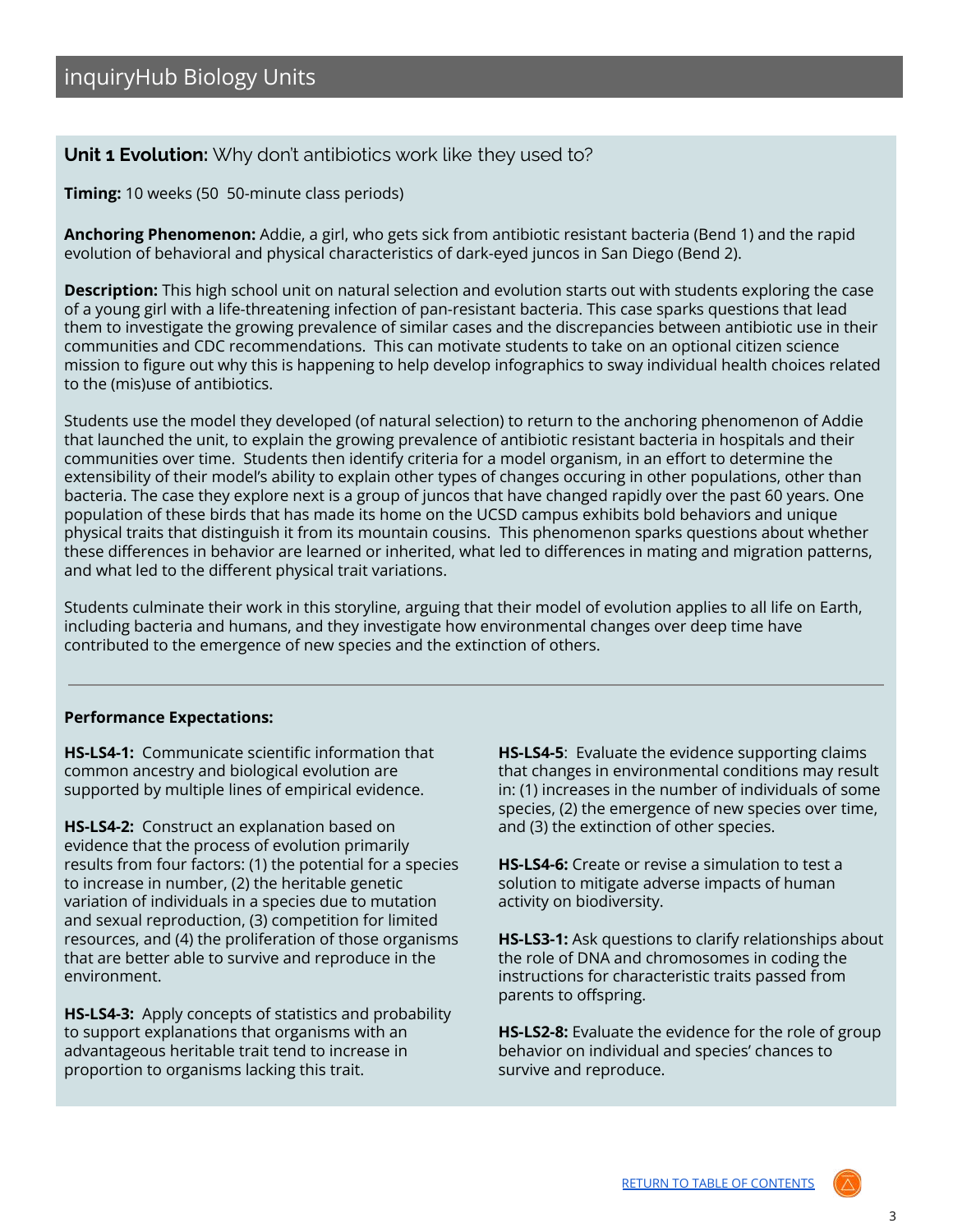**HS-LS4-4:** Construct an explanation based on evidence for how natural selection leads to adaptation of populations.

<span id="page-3-0"></span>**Unit 2 Genetics and Heredity:** How can science be used to make our lives better?

**Timing:** 6 weeks or 28 50-minute class periods

**Anchoring Phenomenon:** the symptoms and progression of Duchenne Muscular Dystrophy (Bend 1) and use of the CRISPR-Cas9 protein system as a tool for editing genes (Bend 2).

**Description:** This high school unit on genetics starts out with students making observations and posing questions about what they see in a brief video that depicts boys who have Duchenne Muscular Dystrophy (DMD). The video depicts them in their everyday lives, enjoying the company of others, but needing support to move and, in some instances, to breathe. Students begin by investigating how muscles work and how they function differently in boys with and without DMD. They investigate the function of the protein dystrophin in healthy muscle functioning and how the protein is produced in healthy individuals and about the role that a heritable genetic mutation plays in inhibiting the production of dystrophin in boys with DMD. Students explore different ways that heritable diseases are passed down to develop an explanation for why only boys manifest the disease.

Students use what they have learned about the role of DNA in heritable diseases to investigate an emerging gene editing technology, a system called CRISPR-Cas9, a bacterial defense system that scientists have discovered how to use for different purposes. Students evaluate evidence about the use of CRISPR-Cas9 to cure diseases in mice, including muscular dystrophy. Students build a model showing the conditions under which the system could be used to cure diseases in humans.

The unit culminates with students designing a World Cafe event with students in their classroom that is implemented district-wide. In the World Cafe, students pose and debate questions related to the ethics of emerging genetic engineering tools like CRISPR-Cas9.

#### **Performance Expectations:**

**HS-LS1-1:** Construct an explanation based on evidence for how the structure of DNA determines the structure of proteins which carry out the essential functions of life through systems of specialized cells.

**HS-LS1-4:** Use a model to illustrate the role of cellular division (mitosis) and differentiation in producing and maintaining complex organisms.

**HS-LS3-1:** Ask questions to clarify relationships about the role of DNA and chromosomes in coding the instructions for characteristic traits passed from parents to offspring.

**HS-LS3-2:** Make and defend a claim based on evidence that inheritable genetic variations may result from: (1) new genetic combinations through meiosis, (2) viable errors occurring during replication, and/or (3) mutations caused by environmental factors.

**HS-LS3-3:** Apply concepts of statistics and probability to explain the variation and distribution of expressed traits in a population.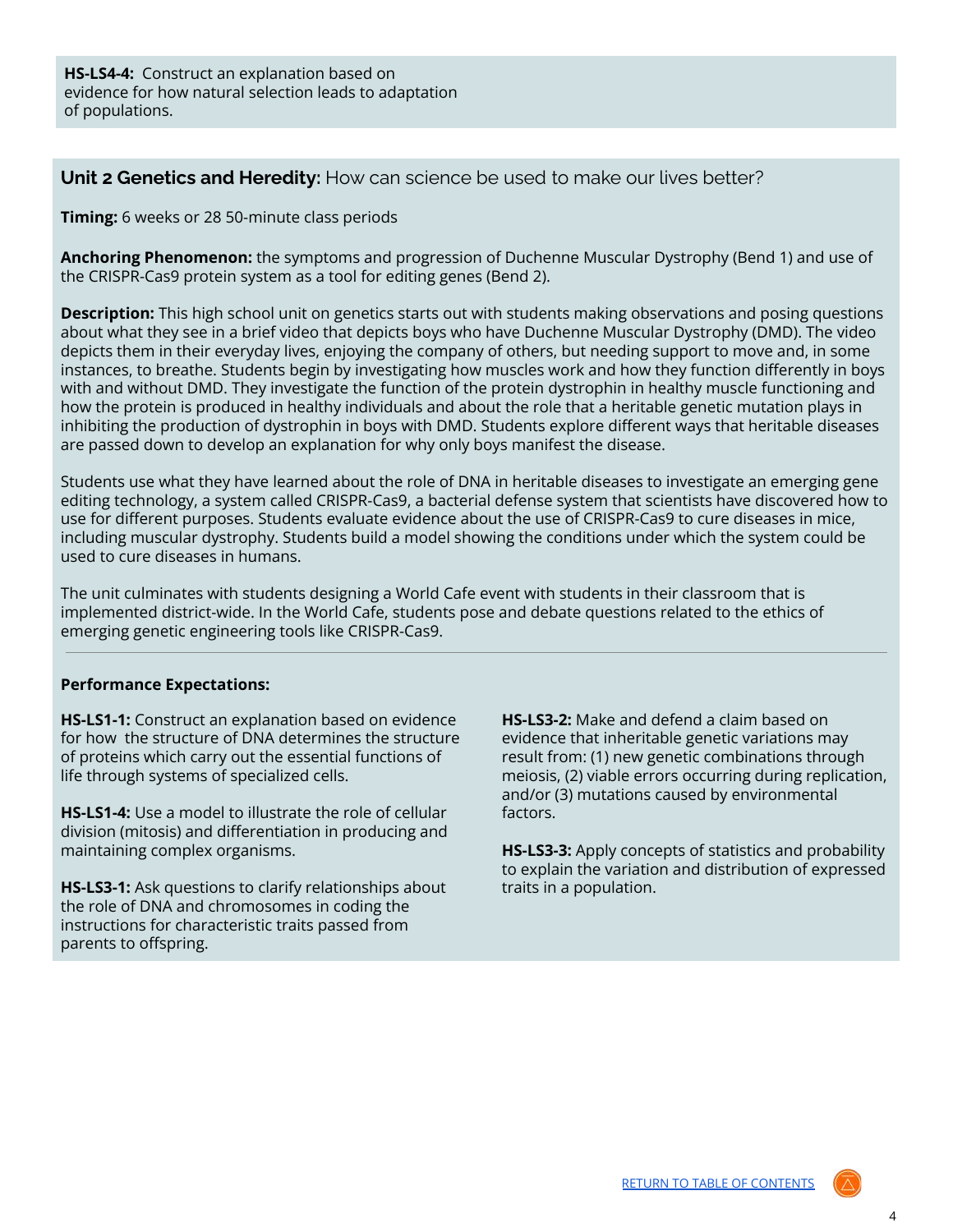<span id="page-4-0"></span>**Unit 3 Ecosystems:** How do small changes make big impacts on ecosystems?

**Timing:** 8 weeks (40 50-minute class periods)

**Anchoring Phenomenon:** The population of large herbivores on the Serengeti plain has been changing rapidly since 1960, marked by a rapid increase of herbivores (buffaloes and wildebeests) and then a rapid decline of the buffaloes. This population change caused by disease elimination has entirely changed the Serengeti ecosystem in a relatively short period of time (Bend 1). Trees are able to sequester carbon from the atmosphere and tree planting is one way scientists have proposed to mitigate the effects of climate change (Bend 2).

**Description:** Bend 1 unit begins with students posing questions to investigate related to the rapid increase and decline of the buffalo population in the Serengeti. Students develop initial hypotheses of what could have happened, from an increase or decrease in predators to drought to warfare. They develop a plan to investigate each of their hypotheses and explore data related to predator-prey relations, migrations, climate, human impacts, and disease. Students figure out that a cattle disease called rinderpest artificially kept the buffalo population low until 1960 and also kept the wildebeest population low. The increase in the wildebeest population, which migrates across the Serengeti seasonally, led to several changes in the ecosystem: greater fire suppression, which led to the growth of more trees, which led to an increase in the giraffe population that fed on the new tree growth. Students explore and manipulate a simulation that helps them put together their ideas about the ecosystem dynamics to construct an explanation for what happened to the buffalo. They then apply and revise that model in light of new evidence to explain what happened to the ecosystem during the period when the population of buffalo declined. The bend culminates with students evaluating the claim that the wildebeest function as a keystone species within the ecosystem that has a strong influence on ecosystem dynamics.

Bend 2 starts out with students posing questions about a video that presents claims about the potential of trees to offset the effects of greenhouse gases on Earth's rising temperatures. Students investigate how a tree exchanges gases with the atmosphere and through the processes of photosynthesis changes CO $^2$  into O $^2$  and how structures in the tree transport water and nutrients. Students plan and conduct an investigation into where the carbon goes that a tree takes in from the atmosphere and how a tree makes wood that stores carbon for its lifespan.

Students apply what they have learned about how trees store carbon to a design challenge, in which they compare planting trees to a solution to climate change of their choosing.

#### **Performance Expectations:**

**HS-LS1-2:** Develop and use a model to illustrate the hierarchical organization of interacting systems that provide specific functions within multicellular organisms.

**HS-LS1-3:** Plan and conduct an investigation to provide evidence that feedback mechanisms maintain homeostasis.

**HS-LS1-4:** Use a model to illustrate the role of cellular division (mitosis) and differentiation in producing and maintaining complex organisms.

**HS-LS1-5:** Use a model to illustrate how photosynthesis transforms light energy into stored chemical energy.

**HS-LS1-6:** Construct and revise an explanation based on evidence for how carbon, hydrogen, and oxygen

**HS-LS2-2:** Use mathematical representations to support and revise explanations based on evidence about factors affecting biodiversity and populations in ecosystems of different scales.

**HS-LS2-3:** Construct and revise an explanation based on evidence for the cycling of matter and flow of energy in aerobic and anaerobic conditions.

**HS-LS2-4:** Use mathematical representations to support claims for the cycling of matter and flow of energy among organisms in an ecosystem.

**HS-LS2-5:** Develop a model to illustrate the role of photosynthesis and cellular respiration in the cycling of carbon among the biosphere, atmosphere, hydrosphere, and geosphere.

**HS-LS2-6:** Evaluate the claims, evidence, and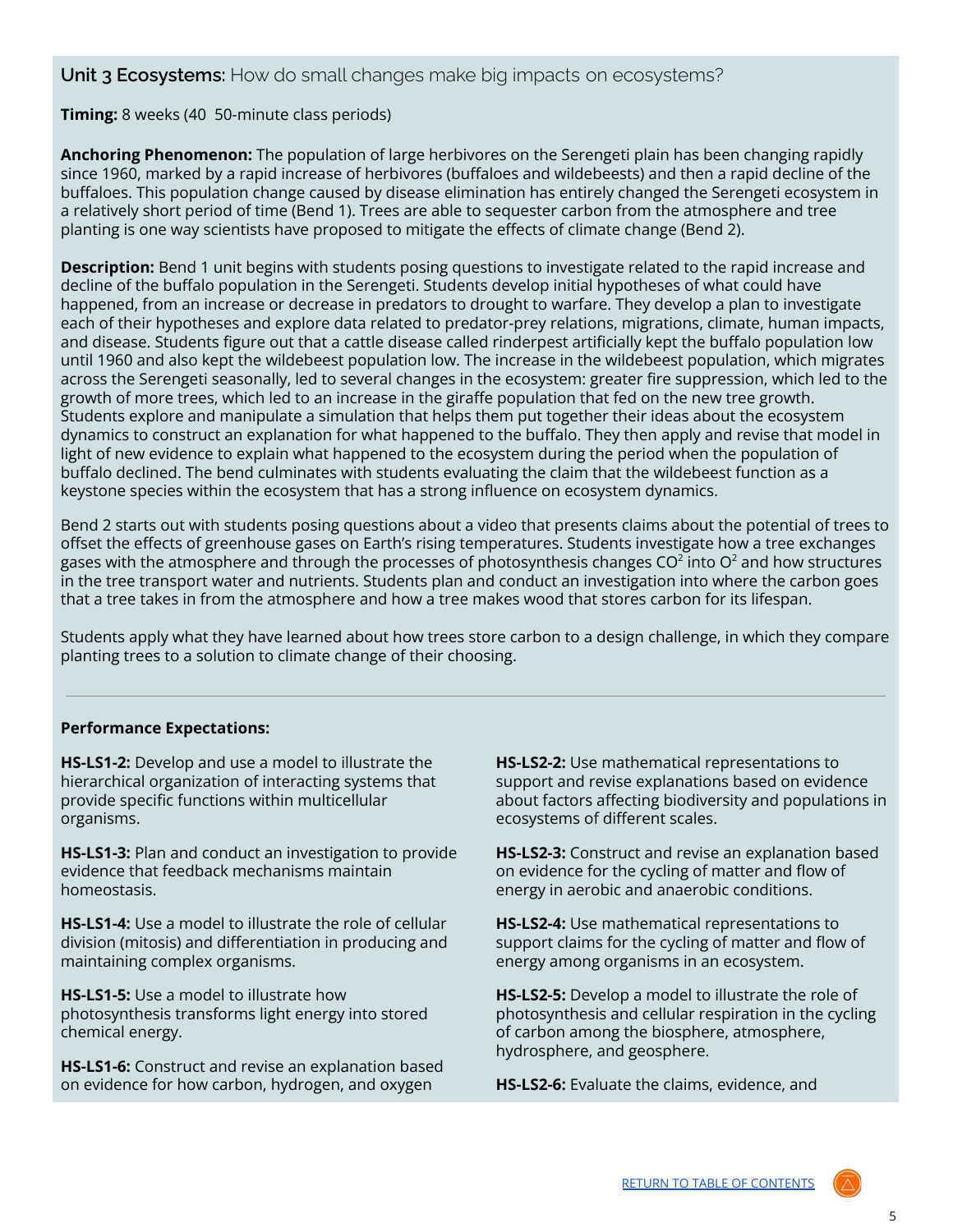from sugar molecules may combine with other elements to form amino acids and/or other large carbon based molecules.

**HS-LS1-7** Use a model to illustrate that cellular respiration is a chemical process whereby the bonds of food molecules and oxygen molecules are broken and the bonds in new compounds are formed, resulting in a net transfer of energy.

**HS-LS2-1:** Use mathematical and/or computational representations to support explanations of factors that affect the carrying capacity of ecosystems at different scales.

reasoning that the complex interactions in ecosystems maintain relatively consistent numbers and types of organisms in stable conditions, but changing conditions may result in a new ecosystem.

**HS-LS2-7:** Design, evaluate, and refine a solution for reducing the impacts of human activities on the environment and biodiversity.

**HS-LS2-8:** Evaluate the evidence for the role of group behavior on individual and species' chances to survive and reproduce.

# <span id="page-5-0"></span>An Equity-Focused, Research-Based Biology Course

The inquiryHub biology curriculum supports *culturally responsive teaching* in three key ways. First, students have had input into the choice of anchoring phenomena. The team used evidence from student surveys to select phenomena, examining data about which phenomena most interested girls, Latinx and African American students, and emerging bilingual students. Second, the curriculum supports teachers in eliciting and making use of students' own questions and their experiences in instruction, which supports student motivation and agency (Harris, Phillips, & Penuel, 2011). Student questions related to anchoring phenomena are recorded on a Driving Questions Board, which becomes the basis for students' progression through each unit. Third, through design challenges, students have an opportunity to use engineering practices to connect what they are learning in science to problems of personal, community, and global significance. When students see how science and engineering are relevant to their everyday lives, they come to value and identify the scientific enterprise more (National Research Council, 2012). Sometimes, we refer to our curriculum as "5D" because in addition to the 3 dimensions of core ideas, practices, and crosscutting concepts, we emphasize connecting to interests and identities, two additional dimensions identified as core to promoting equity in science education (National Research Council, 2009).

The storyline approach to unit development supports pedagogies that have a broad base in research on how students learn. The pedagogical approach of presenting problems *before* students have had a chance to learn core ideas and creating a need for developing an understanding of core ideas, for example, is grounded in studies of what is needed to support learning transfer (Bransford & Schwartz, 1999; National Research Council, 1999). The problem-based approach, moreover, has proven more effective than traditional teaching approaches in improving achievement on 3D measures of learning (Penuel, Harris, et al., 2015).

Research on the ihub curriculum is ongoing, as part of our long-term research practice partnership. Each year, we revise the units on the basis of evidence related to usability (from teachers), the student experience (from exit tickets), and student outcomes (from transfer tasks). Each year from participating classrooms, we gather pre- and post-test data to analyze growth in the curriculum and present results to the district and submit our studies for peer review.

The curriculum is being used in a wide range of DPS schools, including alternative schools, innovation schools, and schools with high percentages of English learners. We have shown through exit ticket data that 60% of the time, students perceive lessons to be personally relevant to them when implemented in DPS classrooms (Penuel et al., 2017). In addition, students show significant gains on tests of student understanding from pretest to posttest.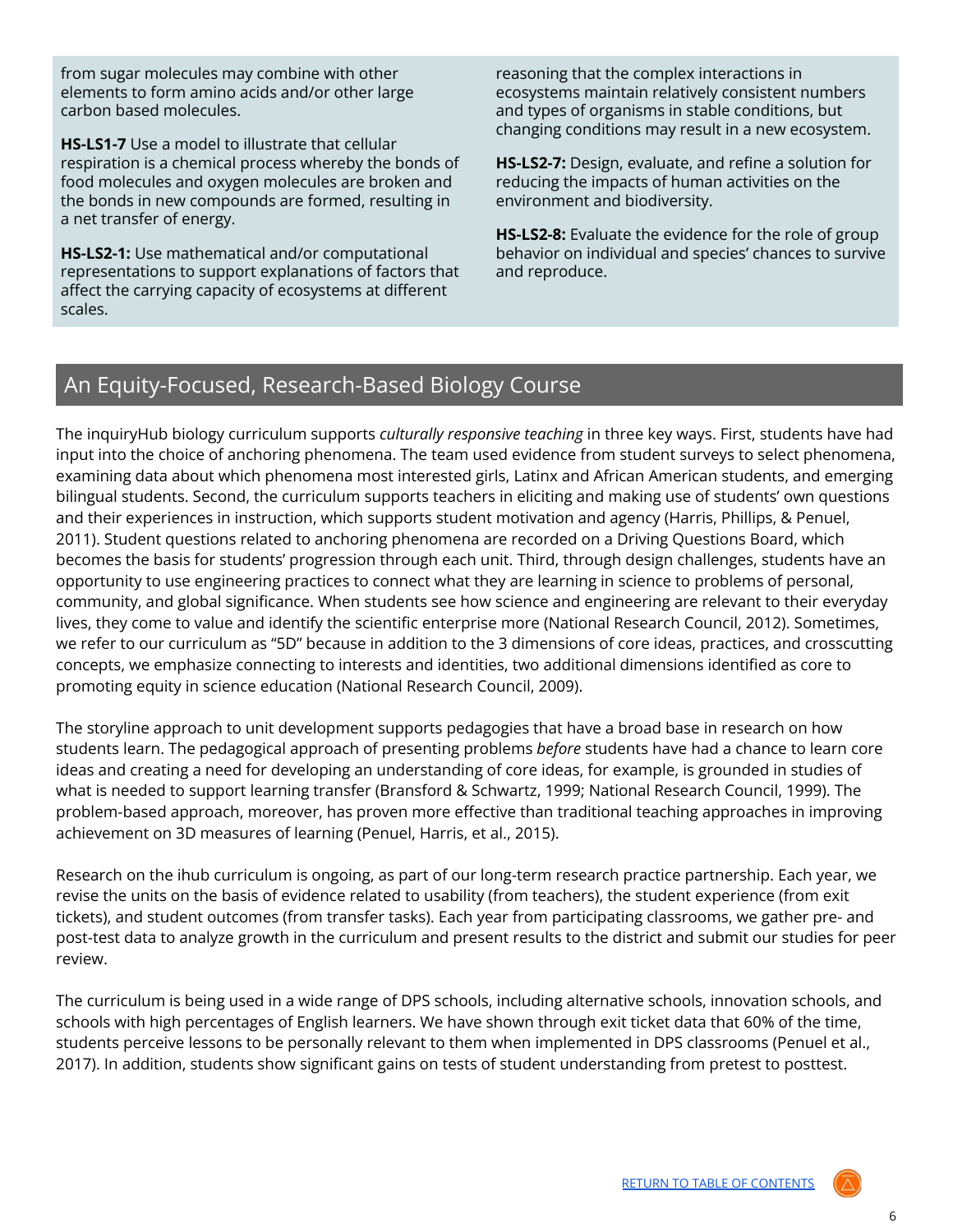<span id="page-6-0"></span>

# <span id="page-6-1"></span>ENGAGING IN PRACTICES OVER TIME

In storyline units, students engage in science and engineering practices in order to answer the overarching unit question. The practices are *how we work together to figure out* explanations of phenomena and solutions to problems. They are neither a replacement for the scientific method or discrete skills we teach students. Rather, students develop an understanding of the practices through engaging them about what they are and about how and when to use them. In the units, students engage in all eight science and engineering practices in an integrated fashion, experiencing how they can work together to explain phenomena and solve problems.

The target learning goal is for students to gain a *grasp of the practices* (Ford, 2008) as described in Appendix F of the NGSS and *A Framework for K-12 Science Education*. Appendix F describes the elements of each practice appropriate for each grade level band. By the end of the biology course, students will have developed a grasp of each element of the practices. The curriculum follows a learning progressions approach (Rivet & Duncan, 2013) to support the development of the practices, building understanding incrementally through using them to explain different phenomena. Examples of support for student engagement in practices include:

**Asking Questions:** At the outset of each unit and at the beginning of every class, students ask questions to guide investigations of phenomena.

**Defining Problems.** When students face a design challenge, they identify criteria and constraints a solution must satisfy.

**Developing and Using Models.** Students engage in incremental model building for anchoring phenomena. They use models to make sense of phenomena, synthesize evidence from investigations, and make predictions about what will happen in the future. Students make use of digital tools to support model building and model exploration.

**Planning and Carrying out Investigations.** In contrast to units where students follow prescribed steps in an investigation, many investigations require students to plan and carry out investigations using materials provided in the curriculum. The investigations include controlled experiments in the lab, observations outdoors, and studies that use computer simulations. Investigations are planned and carried out in order to gather data needed to fully explain a phenomenon.

**Analyzing and Interpreting Data.** Students use real scientific datasets to investigate phenomena. The data are presented in varied forms that students would encounter in scientific journals, and student activity sheets provide questions to help them make sense of the data.

**Using Mathematics and Computational Thinking.** Students engage with grade appropriate mathematics in units, such as statistics, functions, and rational number reasoning. In addition, the units make extensive use of a modeling tool, NetLogo, to help students gain insight into computational models of complex biological systems.

**Constructing Explanations.** Students regularly construct explanations as part of daily lessons using multiple formats, including in the Claim-Evidence-Reasoning (CER) format.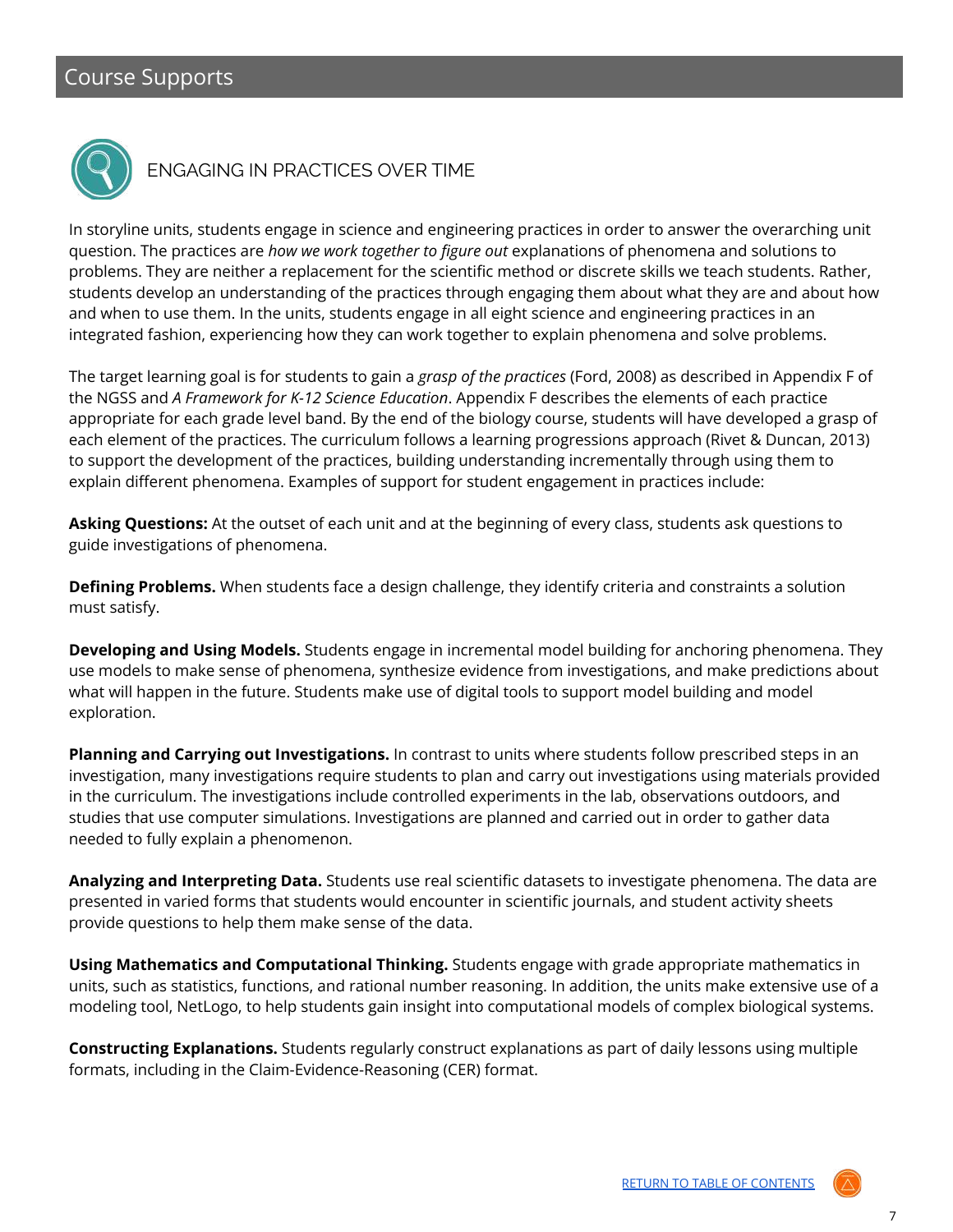**Designing Solutions.** Students engage in a human-centered approach to engineering design to design solutions to culminating design challenges that are part of each unit.

**Engaging in Argument from Evidence.** Through discussions and in writing, students construct and critique arguments in which students engage with competing explanations for phenomena they are investigating and with competing solutions to design challenges.

**Obtaining, evaluating, communicating information.** All lessons involve students in scientific forms of writing. Students read and interpret scientific texts and learn to evaluate information they obtain from the internet for accuracy and for relevance in answering questions about phenomena.

#### ASSESSING STUDENTS' GRASP OF SCIENCE AND ENGINEERING PRACTICES

We have developed extensive support for assessing students' grasp of practices (see Shepard, Penuel, & Pellegrino, 2018, for an extended description of these supports). All assessments evaluate students' understanding of some element of a scientific practice. In addition, the materials include a tool for teachers to develop their own assessments, the *Science and [Engineering](http://stemteachingtools.org/brief/30) Task Formats*, which teachers across the country have used successfully to build assessments of scientific practices. As part of each unit, there is an *incremental model tracker,* which helps students identify how the day's lesson is helping build toward an explanatory model of the anchoring phenomenon. Teachers can monitor progress toward students' grasp of the core practice of developing and using models through culminating assessment tasks for each "bend" in a storyline and the accompanying scoring guides and rubrics. Students are expected to construct an explanatory model that includes all elements of a scientific model, that is, accurate descriptions of the components, interactions, mechanisms, and boundaries of the system being model.

A unique feature of these assessments is that they are integrated fully with DPS Science Competencies and Performance Indicators, and a DPS model SLO: "Developing and Using Scientific Models.". The rubrics developed for student models allow for evidence to be collected from student work to show progress toward student mastery of the practice/competency/SLO.



# <span id="page-7-0"></span>INTEGRATED TECHNOLOGY

inquiryHub biology curriculum was developed from the ground up as a digital curriculum for both teachers and students. It is implemented as a set of Google Drive files (slides, docs, sheets), with accompanying videos, images, and other curricular materials. Curricular materials are accessed via any web browser and can be copied, shared, and edited (see Open Source Materials: Licensing). Within Google Drive, the reference versions of the curricular materials cannot be edited; teachers must first copy a document before sharing or making changes. Certain materials, such as student handouts, are designed to be easily printed. All materials were iteratively designed and tested over three cycles, with teachers from DPS, Connecticut, and Illinois.

#### **Deployment Options and Recommendations**

We recommend classrooms have a student:device ratio of 3:1 or lower. In the field study in DPS, many of the classrooms were using 3:1 Chromebooks. The curriculum was provided to teachers via two routes: directly from a set of Google Drive files and via the Schoology system provided by DPS. We recommend providing both alternatives again.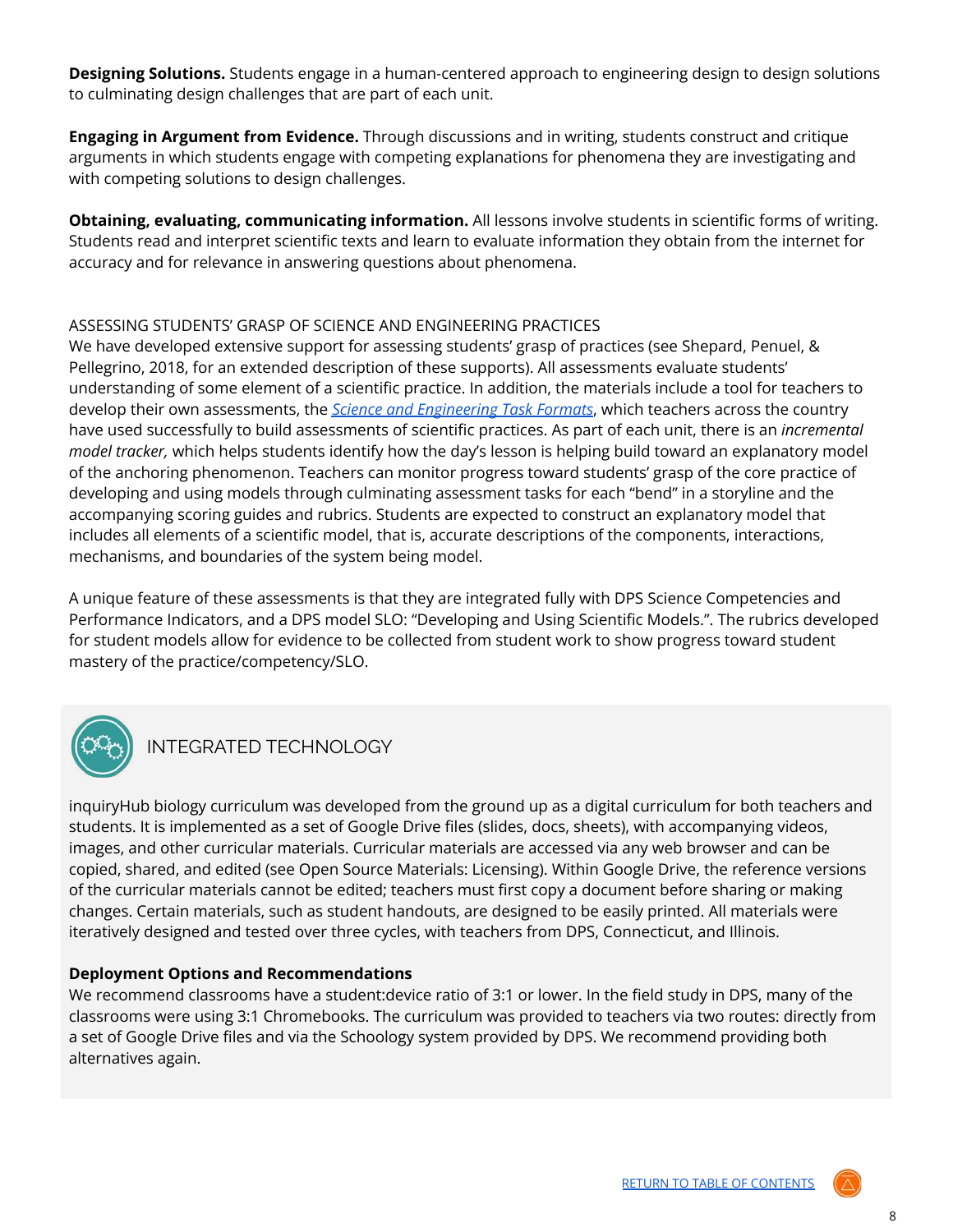### **Authentic Tools for Work and Science**

Google Drive is widely used by schools, universities, government, and business. Developing students' confidence and facility in this *office and personal productivity suite* will help to prepare them for higher education and the workplace. This suite of tools will support students to engage in science and engineering practices. For instance, by using Docs to develop explanations or plan an investigation, using Sheets to analyze data and construct visualizations, or by using Slides to develop a presentation or diagram. All document types native to Google Drive support real-time collaborative authoring and editing, a critical feature for supporting team work for both teachers and students.

Scientific modeling is a core science practice in the NGSS. To support this practice, inquiryHub biology curriculum also includes several open access *scientific modeling tools* to enable students to develop their own scientific models, to use models to conduct what-if experiments, and to construct arguments and explanations using their models. We make extensive use of freely available tools for modeling complex biological systems (*NetLogo*) and for modeling relationships in a schoolyard (*EcoSurvey*).

Infographics are visual representations of information, data or knowledge intended to present information quickly and clearly. Research suggests that *making infographics* can support students to develop explanations of STEM phenomena and it is an important 21st century scientific communication practices (Polman & Gebre, 2015). inquiryHub biology curriculum units include opportunities for students to make infographics and we provide several technology options that students can use, ranging from general purpose applications (Google Sheets) to specialized applications designed specifically to support infographics development and sharing (VennGage). VennGage offers free access to a reduced feature set version.

CRSPR-Cas9 and other genetic engineering technologies are core topics developed in our genetics unit. Students learn how to use world cafe techniques to discuss the ethics of genetic engineering and other critical questions. World Café is a *"social technology" for engaging diverse peoples* in deliberative dialogue about challenging or controversial topics. Future versions of the genetics unit could provide students with hands-on bio-engineering opportunities as those technologies become more accessible and affordable.

inquiryHub biology curriculum also includes *physical specimens* such as tree rings. Districts will need to purchase a modest amount of other materials and supplies to support student investigations. Materials and supply lists are provided.

#### **Interactive Student Experience Feedback**

inquiryHub biology curriculum includes a set of student electronic exit tickets (SEETs) for use throughout the year. These exits tickets ask students to answer 4 to 6 questions and take 3 minutes or less to respond to. The questions are designed to probe *students' experience of coherence, relevance,* and *belonging* in science classrooms. No class list is required; teachers can simply provide their students with a URL to the exit ticket. A series of graphs and charts are generated from student responses and provided to the teacher. These are intended to serve as a practical measure that teachers can use to reflect on and improve their instruction.



<span id="page-8-0"></span>DISCUSSION STRATEGIES

Productive talk is the glue that connects practices to one another, practices to Disciplinary Core Ideas ( DCIs) and crosscutting concepts and ideas (CCC), and also the way that the class makes sense of what they are figuring out.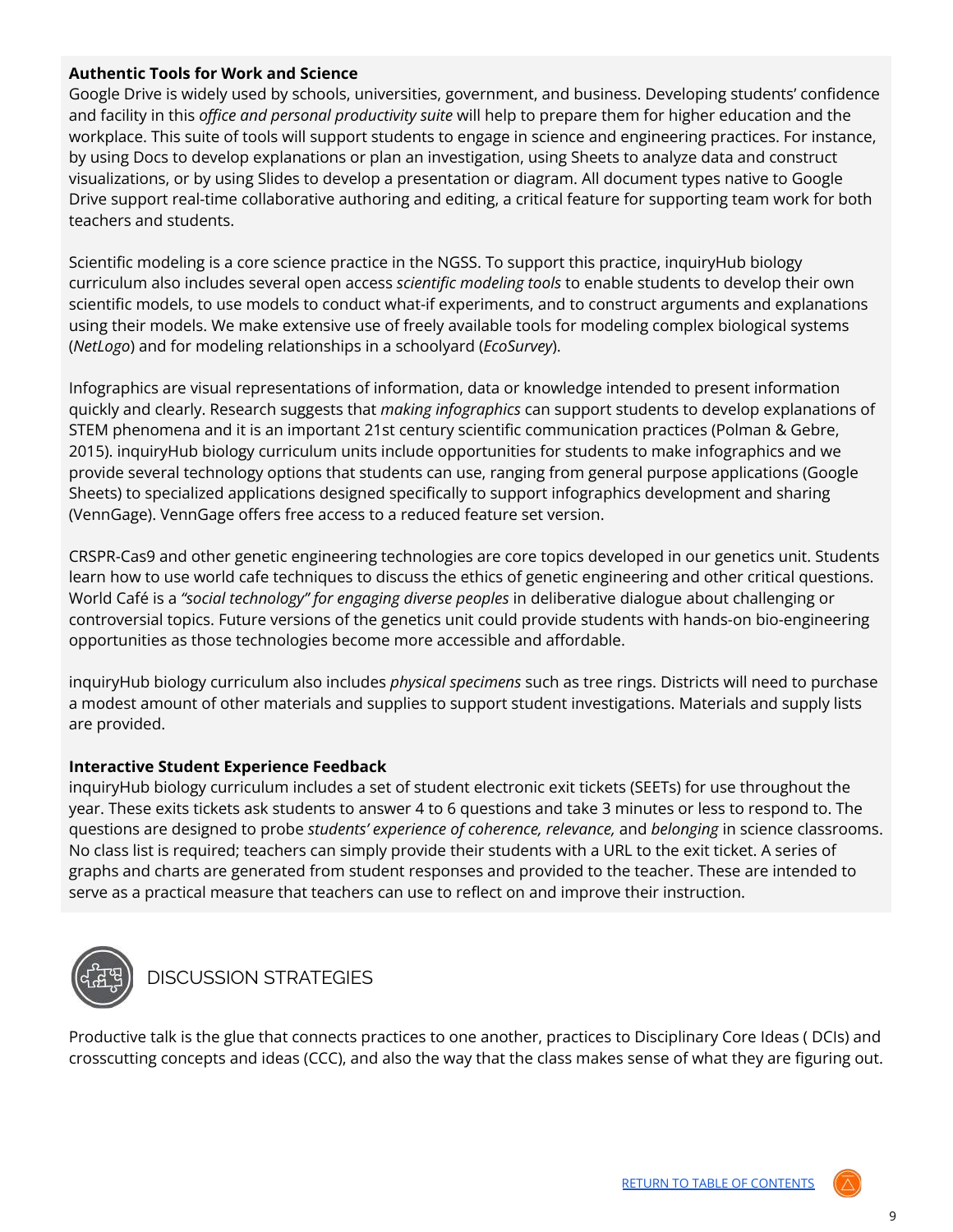There are four basic types of [discussion](https://docs.google.com/document/d/1I3iPwRH4Iw3PCMKsaxu_flU6HSH821rc-iFcVY0xsEk/edit) included in the units that support students' science learning in ways that are consistent with the Next Generation Science Standards:

Generating and Prioritizing Questions Discussion Initial Ideas Discussion Building Understandings Discussion Consensus Building Discussion

These recur throughout the units, so that students and teachers alike can become familiar with them. The different discussion types serve different purposes. Descriptions of each discussion type include guidance for the teacher as to its purposes, occasions when it may be useful, specific "talk moves," and how to use the moves within a classroom routine.

Within lessons, specific prompts for sparking discussion are provided to the teacher, as are potential student responses to the prompts.

#### **Supporting English Language Learners**

The units include a number of materials to support students learning English. All student activity sheets will be translated into Spanish in summer 2018. Extensive use of strategies to expand "thinking time" for English learners through think-pair-share strategies are integrated into individual lesson plans. In professional development, we link to different tools for supporting equitable participation in discussion found on the *STEM Teaching Tools* website [\(http://stemteachingtools.org\)](http://stemteachingtools.org).



<span id="page-9-0"></span>ASSESSMENT OPPORTUNITIES

As part of our research-practice partnership, we have developed a system of assessments that is grounded in a sociocultural theory of learning (Penuel & Shepard, 2016) and that adheres to the recommendations of the National Research Council (2014) report, *Developing Assessments for the Next Generation Science Standards.* This report recommended the use of multi-component tasks as a centerpiece for assessment, that is, tasks that are organized around a scenario presented to students that tests their ability to apply understandings of core ideas and crosscutting concepts to explain a phenomenon or solve a problem using science and engineering practices.

Our system of assessments includes seven basic types of assessment:

Summative **transfer tasks** where, at the conclusion of the unit, students apply what they have learned to explain a new phenomenon or solve a new problem related to the core ideas they are studying.

A **culminating assessment lesson** for each unit bend in which students build an explanatory model of the anchoring phenomenon. A rubric for analyzing student models lessons that links up to the district SLO form is included.

An **incremental model tracker** that students add to periodically to help them put pieces together from individual lessons and work toward an explanatory model of the anchoring phenomenon. This facilitates self- and peer assessment.

Formative **activities to generate and prioritize student questions** that the class agrees must be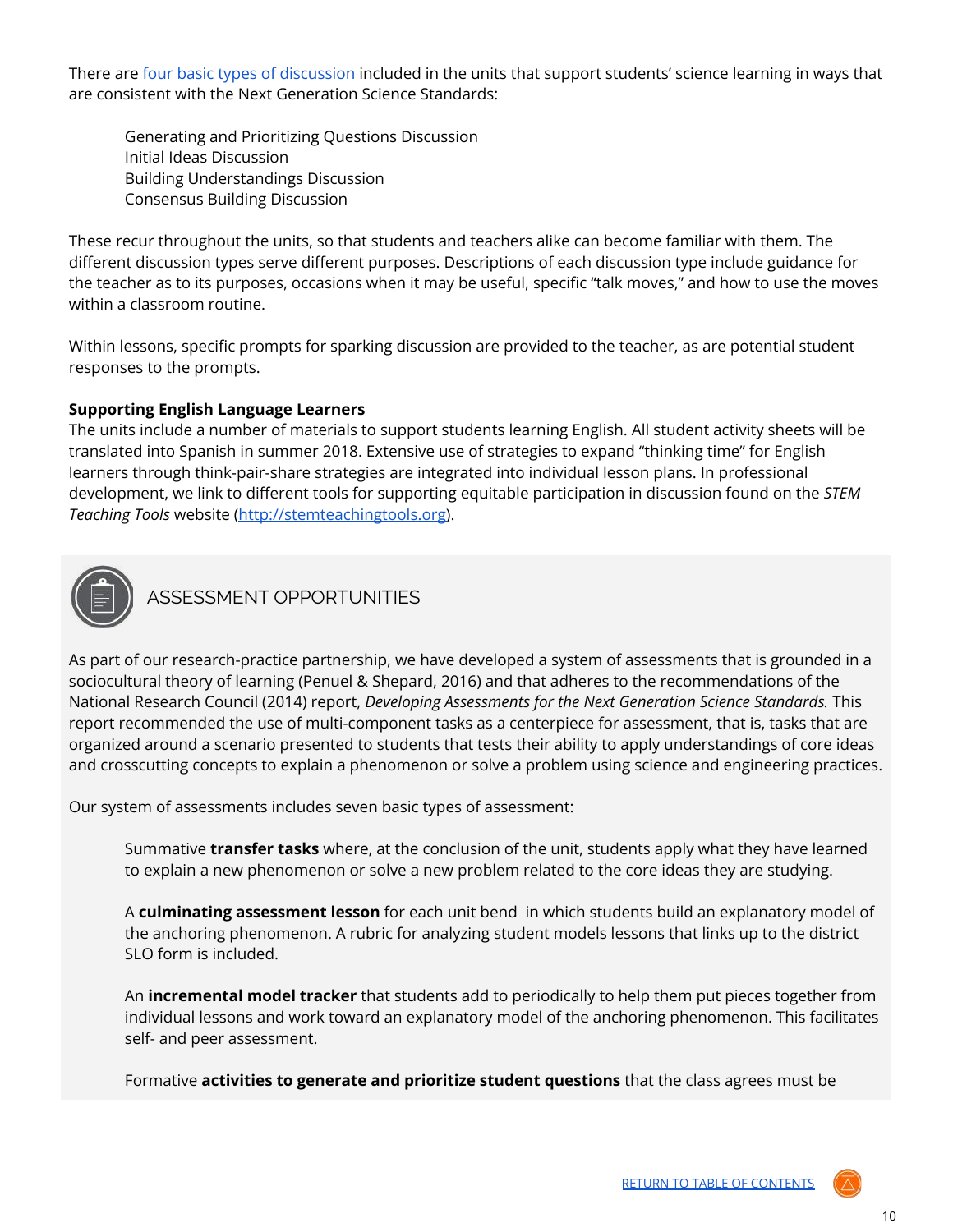answered, in order to explain the anchoring phenomenon. These activities produce an artifact--the Driving Questions Board--that is a record of students' own questions and that serves as a means to help students track what they are learning.

Instructional routines for **capturing what students figure out** at the conclusion of each lesson. These are related back to the Driving Questions Board.

Student electronic **exit tickets** that are integrated into lessons to provide easy-to-grade questions related to the day's lesson and also elicit students' perceptions of the coherence and relevance of the day's lesson to their daily lives.

An **interest survey** we use each time we develop a unit. The survey results are disaggregated by gender, race, and home language to guide selection of anchoring phenomena for units.

Through this set of assessments, the unit provides opportunities for assessing students' individual or independent mastery of the performance expectations as well as for assessing the group's progress in explaining anchoring phenomena or solving design challenges.



<span id="page-10-0"></span>DIFFERENTIATION STRATEGIES

The materials draw on basic principles of Universal Design for Learning (UDL; CAST, 1998). UDL calls for curriculum designers to create materials for the widest possible range of learner capabilities that are usable as is or with limited modifications. The curriculum includes multiple modes of representation of content, through text, image, video, and sound through which students can access ideas. The curriculum provides opportunities for different forms of expression, in speech, writing, in drawing, and in manipulating computer models. Third, there are multiple modes of engagement through the eight science and engineering practices.

In addition, additional information throughout the units include references to differentiating activities for both gifted students and students labeled with disabilities. Readings include scaffolds for all readers that help them access challenging and authentic scientific texts.

For gifted students, the use of a Driving Questions Board provides a basis for independent investigations related to the anchoring phenomenon that allow these students to contribute to the class while exploring novel questions related to their own interests.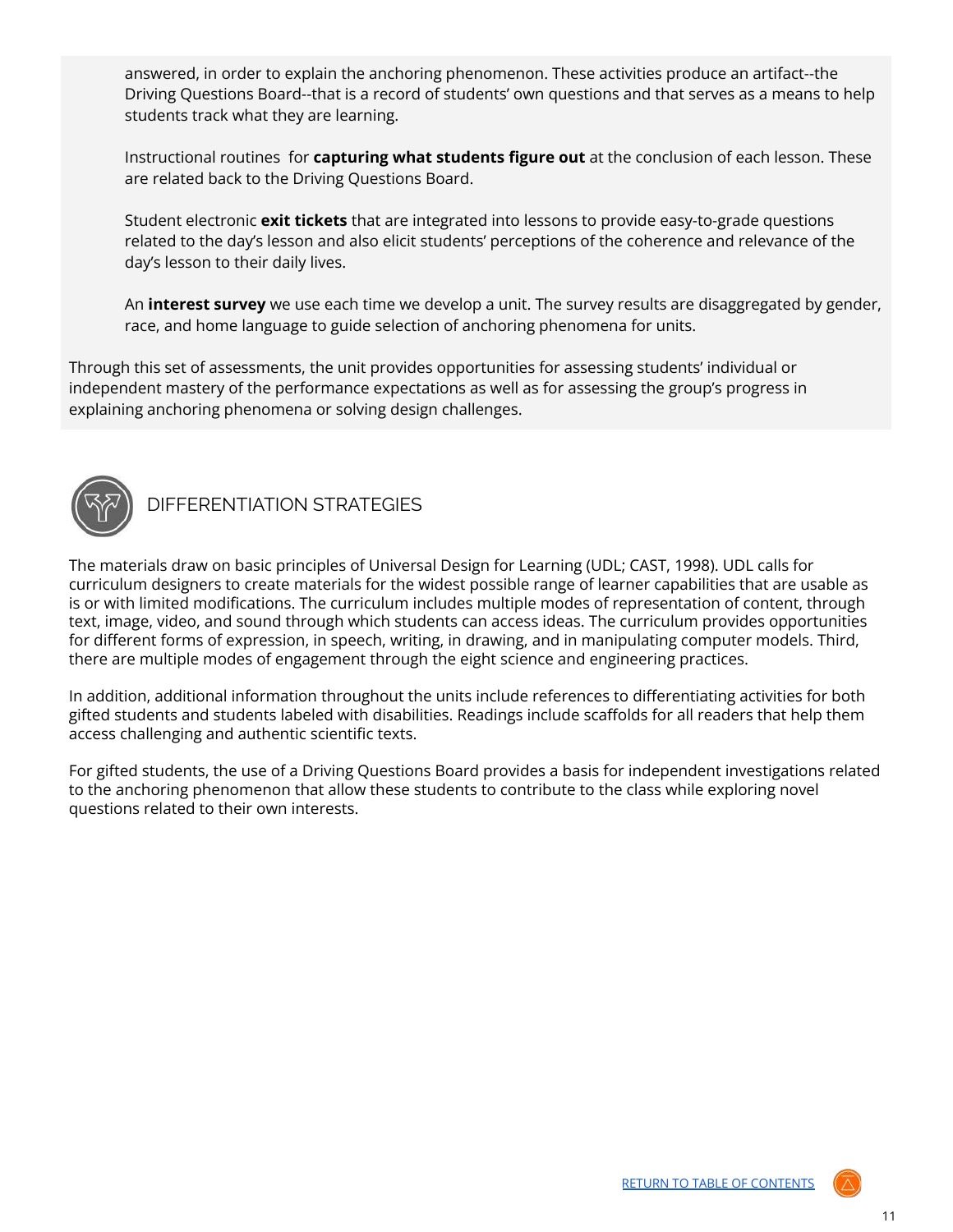# <span id="page-11-0"></span>What Is a Storyline?

Each unit is a storyline. **A storyline is an instructional unit that is a coherent sequence of lessons, in which each step is driven by students' questions that arise from their interactions with phenomena.** A student's goal across a storyline should always be to explain a phenomenon or solve a problem. At each step, students should make progress on the classroom's questions through science and engineering practices, to help figure out a scientific idea. Each piece they figure out should add to the developing explanation, model, or designed solution.

Each step may also generate new questions that lead to the next step in the storyline. Together, what students figure out helps explain the unit's phenomena or solve the problems they have identified. A storyline provides a coherent path toward building disciplinary core ideas and crosscutting concepts, piece by piece, anchored in the students' own experiences and questions.

Often the importance of a particular problem or idea is clear to the teacher, but not to the students. For example, the teacher knows how learning about the cell will help with important biological questions, but to the students, they are learning about cells because that's the title of the current chapter in the textbook. The teacher may know how a particular chemistry experiment will help understand something about conservation of matter, but to the students, they are doing the experiment because they are following the directions.

In a storyline, the coherence is designed to make sense from the students' perspective, not just the teacher's. When a storyline is coherent from the students' perspective, on any given day, a visitor to the classroom should be able to walk over to a group of students and ask them:

- *● What are you working on?*
- *● Why are you working on this?*

Students should be able to answer by describing a question they are trying to figure out or a problem they are trying to solve, and not just say because the teacher told them to do this. They should be able to explain how they helped the classroom community decide a plan of action.

Figuring out is not a process you can do by jumping from topic to topic or from lab to lab. Practices are more than just technical skills, like learning to use a microscope or when to wear goggles. Practices refer to how a community works together, guided by common goals, norms, and language to make progress. Science and engineering practices guide the work with phenomena and problems so students can develop, test, and refine science ideas.

So each storyline is a path in which all the students help manage the trajectory of their knowledge building. The class as a whole, which includes students and the teacher, develop ideas together over time, motivated by questions about phenomena in the world, where each step is an attempt to address a question or gap in the classes' current explanatory model. **The storyline approach supports students' agency in sensemaking:**

- **WE** figure out the science ideas.
- **WE** figure out where we are going at each step.
- **WE** figure out how to put the ideas together over time.

So, how will WE orchestrate our sensemaking? The answer is a storyline. The bottom line is that a storyline reflects a way to support sensemaking that is coherent from the students perspective. A storyline illustrates how we can help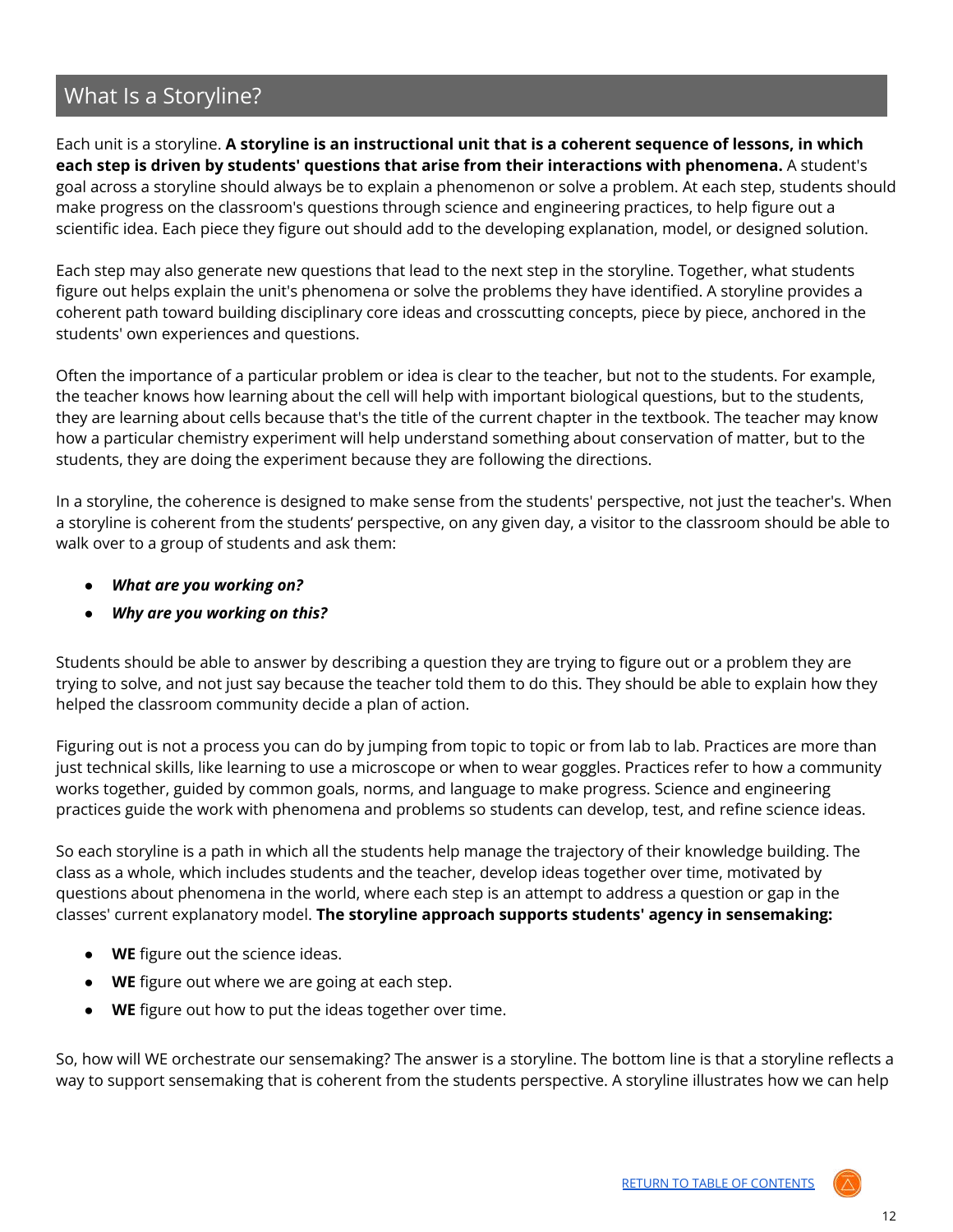students extrapolate a general model for science ideas out of exploring case studies, rather than teaching them the science ideas first and then seeing the ideas in action by looking at examples.

# <span id="page-12-0"></span>What Unit Planning Resources Are Available?

医门关 e, 思

There are three main unit planning resources available; the **skeleton**, the **storyline**, and the **teacher guides**. As suggested in the diagram to the right, each of these resources, provides progressively finer detail about what is in a particular lesson.

**The skeleton** includes the question that students will investigate in each lesson and photo/diagram of one of the related phenomena they will investigate in that lesson. It also includes a two to four sentence summary of what students figure out for that lesson. In the diagram above, this portion of the skeleton shows this for the first five lessons of the unit.

**The storyline** provides a more detailed description of what students will investigate in each lesson, with each lesson summarized in its own table. Each table is 1-2 pages in length, and

The Skeleton





is referred to as the roadmap for that corresponding lesson. Each roadmap includes lesson level performance expectations, connections to the previous lesson and the next, and a more detailed narrative of what the class is doing in that lesson. In the diagram above, the first five roadmaps in the storyline are shown.

Every roadmap has a corresponding **Teacher Guide**. The first few pages of the teacher guide include a link to the storyline, a synopsis for for that lesson including: how we got there, where we're going, needed supplies and a snapshot of the learning plan. The steps in the snapshot click through to the detailed learning plan. The learning plan provides a minute-by-minute guide to help the teacher coordinate and facilitate the learning activities. Additional details about these and other supports included in each lesson plan are summarized on the next page.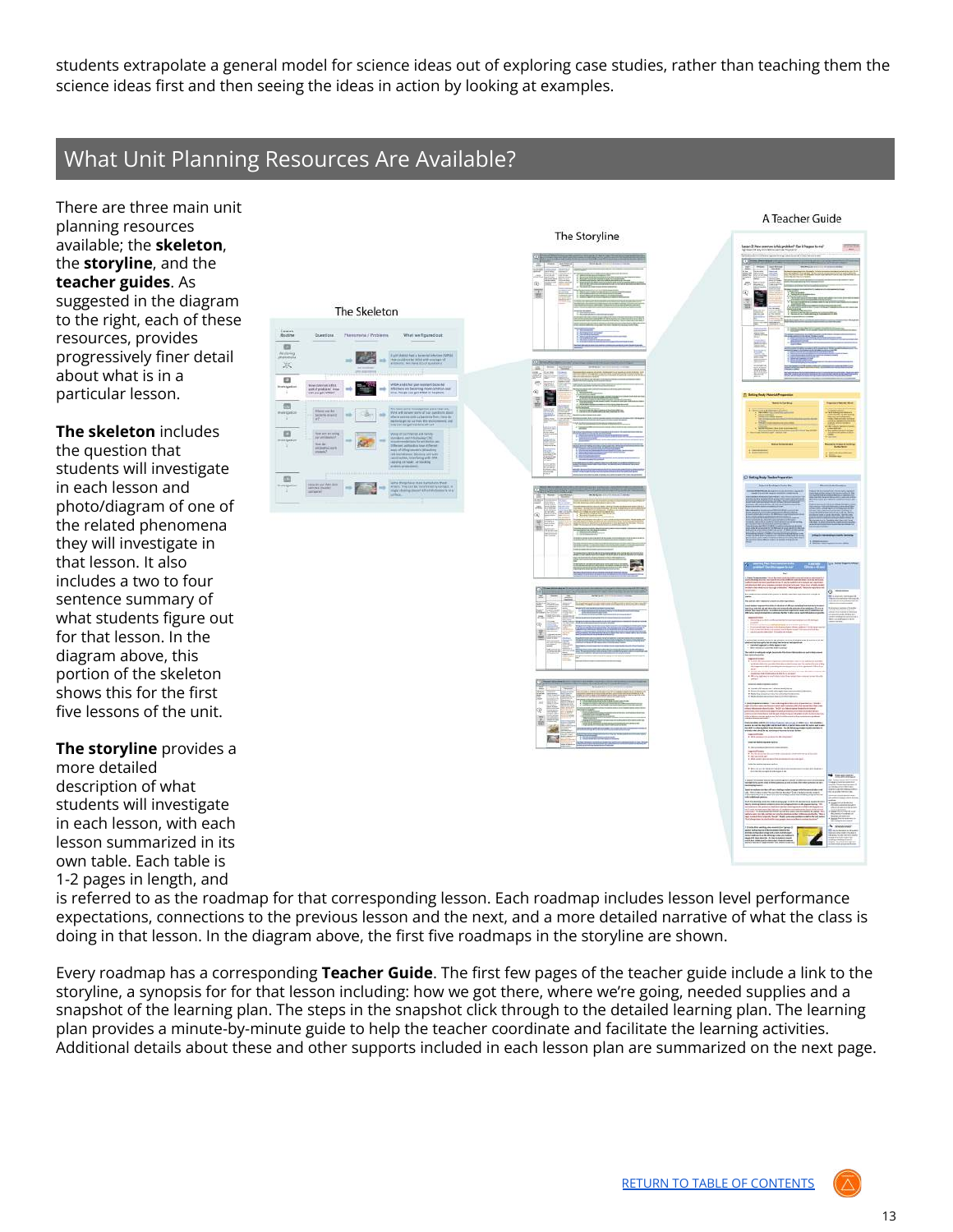# <span id="page-13-0"></span>What Lesson Planning Resources Are Available?

Each Teacher Guide for every lesson has a similar structure, which is outlined in the example shown below. Each lesson may include additional resources, such as student activity sheets, data packets, video clips, readings, home-learning assignments, and projected images. All related resources for the lesson will be referenced and linked to (if applicable) in the Teacher Guide.

|                                                                                                                                                                                                       | DIESSON #L. How dict this title girl Pobler gat reason?<br>atimare-                                                                                                                                                                                                                                                                                                                                                                                                                                                                                                                                                                                                                                                                                                                                                                                                                                                                                                                                                                                                                                                                                                                                                                                                                                                                                                                                                                                                                                                                                                                                                                                                 |                                                                                                                                                                         |
|-------------------------------------------------------------------------------------------------------------------------------------------------------------------------------------------------------|---------------------------------------------------------------------------------------------------------------------------------------------------------------------------------------------------------------------------------------------------------------------------------------------------------------------------------------------------------------------------------------------------------------------------------------------------------------------------------------------------------------------------------------------------------------------------------------------------------------------------------------------------------------------------------------------------------------------------------------------------------------------------------------------------------------------------------------------------------------------------------------------------------------------------------------------------------------------------------------------------------------------------------------------------------------------------------------------------------------------------------------------------------------------------------------------------------------------------------------------------------------------------------------------------------------------------------------------------------------------------------------------------------------------------------------------------------------------------------------------------------------------------------------------------------------------------------------------------------------------------------------------------------------------|-------------------------------------------------------------------------------------------------------------------------------------------------------------------------|
| Lesson level performance expectation(s)<br>provide three dimensional objectives for<br>formative assessment guidance.                                                                                 | High School, Jain, Why Don't Artific Stick Work Live They Used 747<br>i i su veloce durante forzetante controlator i concerta mais la car fu est indicata.<br>En 1970, e por l'activitat a mais l'original de la característica del si est indicata est internacional.<br>Le professor de la característic<br>Mined houseket of a statement of a<br>. The fit of the fight provide in which can analyse to allow the interfacilities and although of the spatial                                                                                                                                                                                                                                                                                                                                                                                                                                                                                                                                                                                                                                                                                                                                                                                                                                                                                                                                                                                                                                                                                                                                                                                                    | Link to Storyline -<br>Click here to go to the storyline document<br>for this lesson.                                                                                   |
| A short summary of what we learned in the<br>previous lesson, what we're doing in this lesson<br>and what we will be doing in the next lesson is<br>provided                                          | .<br>1979) - de alfonsivere diference tractat for la constant la Court Complete forming (TC), citer<br>1979 - Constant de la companion de la filippin des services alfonsat qui constant la général (<br>1979) - constant de la compani<br><b>Experience of the contract of the contract of the contract of the contract of the contract of the contract of the contract of the contract of the contract of the contract of the contract of the contract of the contract of</b><br><b>B</b> mill<br><b>DANA</b><br>$\overline{}$<br>GETTING TO APPLINATIONS<br>That Are<br>14 Eastern March 21                                                                                                                                                                                                                                                                                                                                                                                                                                                                                                                                                                                                                                                                                                                                                                                                                                                                                                                                                                                                                                                                      | Lesson Timeline                                                                                                                                                         |
| Summary of Standards                                                                                                                                                                                  | $\bullet$ , $\bullet$ , $\bullet$ , $\bullet$ , $\bullet$ , $\bullet$<br>2 Marquista<br>$\begin{tabular}{ c c c c } \hline \multicolumn{3}{ c }{\textbf{2}} & \multicolumn{3}{ c }{\textbf{3}} & \multicolumn{3}{ c }{\textbf{4}} & \multicolumn{3}{ c }{\textbf{5}} & \multicolumn{3}{ c }{\textbf{6}} & \multicolumn{3}{ c }{\textbf{6}} & \multicolumn{3}{ c }{\textbf{6}} & \multicolumn{3}{ c }{\textbf{6}} & \multicolumn{3}{ c }{\textbf{6}} & \multicolumn{3}{ c }{\textbf{6}} & \multicolumn{3}{ c }{\textbf{6}} & \multic$                                                                                                                                                                                                                                                                                                                                                                                                                                                                                                                                                                                                                                                                                                                                                                                                                                                                                                                                                                                                                                                                                                                                |                                                                                                                                                                         |
| All of the materials needed for the lesson and<br>activities are listed here. All electronic materials<br>are linked or bookmarked. Click through to find<br>slides, videos, readings, etc.           | <b>Rettage Website</b><br>TLEATH A CONTRACTOR AND IN A CONTRACTOR IN A STATE IN A STATE OF A STATE OF A STATE OF A STATE OF A STATE OF A<br>2 PACKAGEMAL COLOREY CONTRACTOR CONTRACTOR PROFILE<br>28 Thus be entity this countries as intrigent for a disclor Colorado de tractive below from a surface on<br><b>IL Andrés in complete président par les</b><br>46 Insurance in terms of the transmission.<br>U p.million feature et distribuire per la de "tenue a'une<br>. In this constitute is consecutively during or less<br>2 7 millules for risks are durch a margalaxies.<br>2 Aug National Acoust a figure and contribution and the main.<br>M. California suiz en la basea et Bathe Tada (MSA: baker<br>30 Antifaccional con Granadesales<br>100 - 17 min. his big in and a remain for enable<br>3 Bad bridgepun a modes den Abrican<br>Results and the construction of the property of the U.S.                                                                                                                                                                                                                                                                                                                                                                                                                                                                                                                                                                                                                                                                                                                                                         | Learning Plan Snapshot: This condensed<br>learning plan provides a summary of the steps.<br>Click on the blue number to the left to skip<br>directly down to that step. |
|                                                                                                                                                                                                       | <b>SCRAN TO LOAD RIVERAL SWATER TO</b>                                                                                                                                                                                                                                                                                                                                                                                                                                                                                                                                                                                                                                                                                                                                                                                                                                                                                                                                                                                                                                                                                                                                                                                                                                                                                                                                                                                                                                                                                                                                                                                                                              |                                                                                                                                                                         |
| Background knowledge for the teacher<br>alternative student concepts and opportunities<br>to link student understandings to scientific<br>terminology is provided.                                    | <b>Control of ADV</b> Teacher Departies<br>Though this boxer descript fore<br>constitutions<br><b>Bulletin and Riversings for That Ne Only</b><br>Link C from the FAANDVOKK Associate by related advocate to manner. An exercise, it is sent to the energy procedured by the last actual process.<br>Coast and Sheet Allocations and Production Computational distant provided at the system of the Sheet and the Computations of the Computations of the Computations of the Computations of the Computations of the Computations                                                                                                                                                                                                                                                                                                                                                                                                                                                                                                                                                                                                                                                                                                                                                                                                                                                                                                                                                                                                                                                                                                                                  | At the bottom of each page in the teacher<br>guide is a link to the LearningPlan Snapshot.<br>Clicking here will take you back up to the<br>summary at any time.        |
|                                                                                                                                                                                                       | <b>City information</b><br>M64 sandrite metallif resizes lägitykosmi annu. Eli styrkal tatera kõigumitele metat monemumeritele enialing.<br>Heliulin, atsaulin, januhitat sedemit.<br>The link print the silve chand automatic species, in of 2015, the spi photoshout put then any of the information<br>with laws in<br>Atenzie Itales faroes<br>Skydess may not know what or profitable to an education of linears it is or left presented for<br>This a particular company for executive and constructions processes in a projectivity of the sings of the mass<br>Analysis and the projection of the single and company of productions and the state of the single state of the<br>C<br><b>RUDARMERAK</b>                                                                                                                                                                                                                                                                                                                                                                                                                                                                                                                                                                                                                                                                                                                                                                                                                                                                                                                                                      |                                                                                                                                                                         |
| The learning plan provides a minute by minute<br>outline of the logistics and the discussions for<br>the lesson. Suggested prompts appear in red<br>and possible student responses appear in italics. | $\frac{1}{2}$ , while the state function and sales and the exciting or points of a degree that the larger pair children is an option of the control of the control of the control of the control of the control of the control of<br>(it put the first 12 minutes) in sources of the frameworker stop right series the second halve and, from our the summary or memorial that and of the<br>.<br>2 not Guertes for statistics in translation must be product sure on the Bayonnal during Asilin's story and deterministics for the fi-<br>7 sing them adviseds to big that resus, subscripts, and that al site or loss a Revolute Grab asset after result for a Balting transversing.<br>Pleasures<br>familien zum zusalt sheif zu frauf Gelingensetzenstalte Prafesseln Warther                                                                                                                                                                                                                                                                                                                                                                                                                                                                                                                                                                                                                                                                                                                                                                                                                                                                                   |                                                                                                                                                                         |
|                                                                                                                                                                                                       | tat solaris melus ad tasti, sama in tasti mai veris tat helga tasti monet is alla fast saltasi era massa mon m<br>Mar und, hely ny ha pa samanitant in this mit denga mod i. Me due of ha anno in does and parlamental ad<br>Solar h<br>departements<br>19 de febrero de composición de la composición de alterna, al doutre para author com internacional de aposto<br>19 de febrero del lugaresidad                                                                                                                                                                                                                                                                                                                                                                                                                                                                                                                                                                                                                                                                                                                                                                                                                                                                                                                                                                                                                                                                                                                                                                                                                                                               |                                                                                                                                                                         |
|                                                                                                                                                                                                       | This kids for the search to an integral former $D$ of, replaces the fit company of the company particle and on<br>In the fit of the search of the red state and management as an engage on company of the state of profit<br>In the<br><b>CELL TEMPER</b><br>The map applications a personal to the space control of course and company or register animals.<br>City Little                                                                                                                                                                                                                                                                                                                                                                                                                                                                                                                                                                                                                                                                                                                                                                                                                                                                                                                                                                                                                                                                                                                                                                                                                                                                                         |                                                                                                                                                                         |
| Teacher supports and Notes include references                                                                                                                                                         | Senior development and the theologies. The control data from the last of the construction single agreement construction. A char-<br>and "write" to the tightfully transfer of "six" but the balance of the board to present a you that it not as<br>at formales a general solves is accidents from objected at the main thanks of a decision of the company represent the<br>Anglification of reporter form is 1999's Core processibles from the company of a decision of the company<br>able Serata appel to the uppethythese events are for an any unit mental of any objects of the state and only any offering any offering and a state of the state of the state of the state of the state of the state of the sta<br>These key object reasons a new to the finduced on the Unitiality.<br>$\begin{array}{ll} \bullet & \text{Minkowski and } \text{Minkowski and } \text{Minkowski and } \text{Minkowski and } \text{Minkowski and } \text{Minkowski and } \text{Minkowski and } \text{Minkowski and } \text{Minkowski and } \text{Minkowski and } \text{Minkowski and } \text{Minkowski and } \text{Minkowski and } \text{Minkowski and } \text{Minkowski and } \text{Minkowski and } \text{Minkowski and } \text{Minkowski and } \text{Minkowski and } \text{Minkowski and } \text{Minkowski and } \text{Minkowski and } \text{Minkowski and } \text{Minkowski and } \text{Minkowski and } \text{Minkowski and } \text$<br>The advance space were proposed to the proposed and an end of the state of the state of the state of the state of the<br>Interpretations and the state of the state of the state of the state of the state between the state and |                                                                                                                                                                         |
| to provide further guidance on facilitating<br>different types of discussions, additional<br>guidance, differentiation strategies and<br>alternate activities, and examples of artifacts              | $\bigcirc$<br>$\label{eq:2.1} \begin{minipage}[t]{0.9\textwidth} \begin{minipage}[t]{0.9\textwidth} \begin{itemize} \color{red}{\textbf{0.9\textwidth}} \begin{itemize} \color{red}{\textbf{0.9\textwidth}} \begin{itemize} \color{red}{\textbf{0.9\textwidth}} \begin{itemize} \color{red}{\textbf{0.9\textwidth}} \begin{itemize} \color{red}{\textbf{0.9\textwidth}} \begin{itemize} \color{red}{\textbf{0.9\textwidth}} \begin{itemize} \color{red}{\textbf{0.9\textwidth}} \begin{itemize} \color{red}{\textbf{0.9\textwidth}} \begin{$<br>$\bullet$<br>The consense is dependent to the in a verbout fusion is, we then will ensure the consentions must be done in a break the act of the act of the                                                                                                                                                                                                                                                                                                                                                                                                                                                                                                                                                                                                                                                                                                                                                                                                                                                                                                                                                         |                                                                                                                                                                         |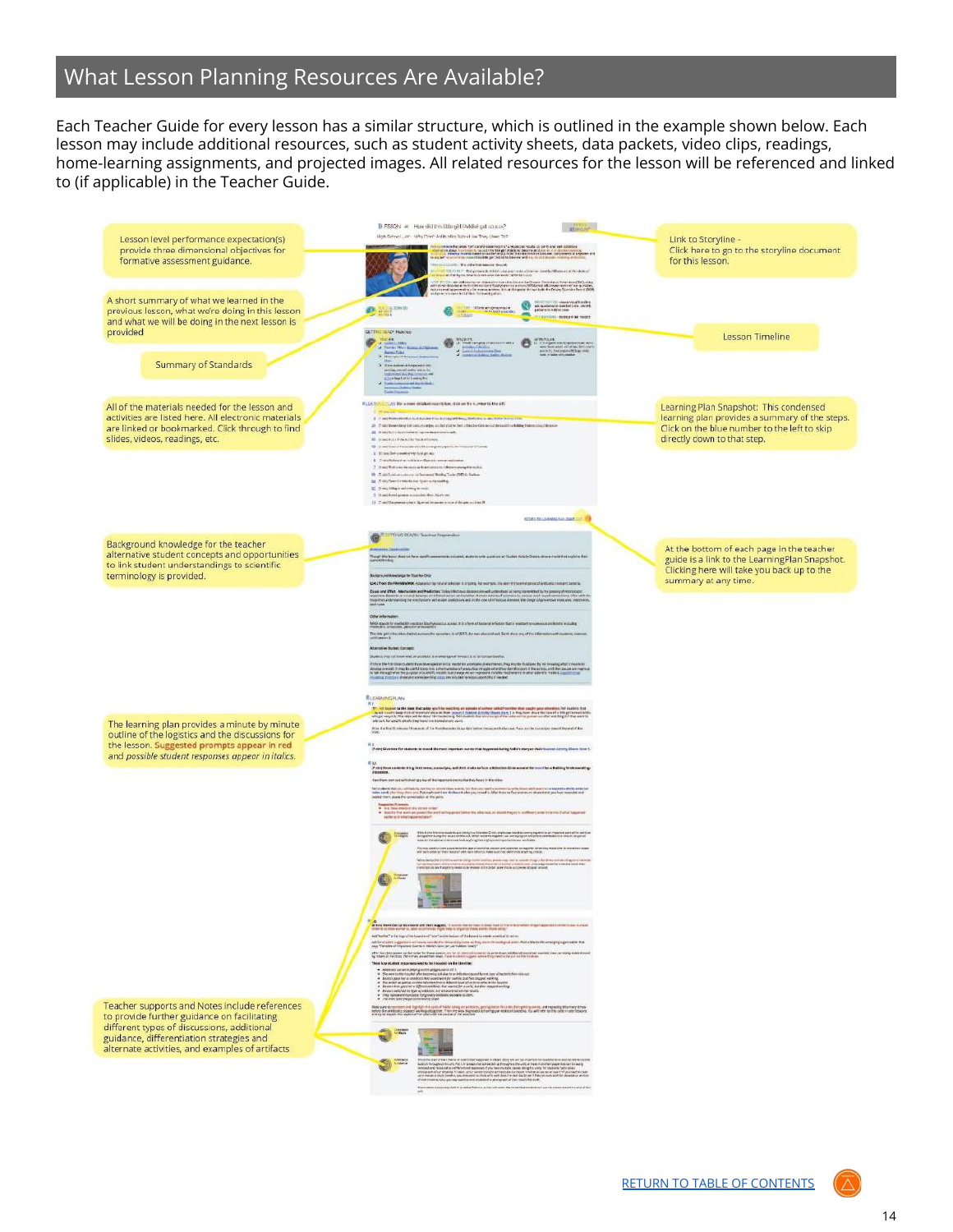# <span id="page-14-0"></span>How Can Teachers Use Similar Instructional Routines Across Units & Lessons?

If you look at the left hand column of the skeleton you will see reference to a series of routines used with each lesson. **Embedded in our curriculum materials are five instructional routines that are used to support three-dimensional learning throughout this unit and can be applied to other units of instruction.** These routines are not meant to be interpreted as a step-by-step guide, but rather as dynamic elements used in NGSS Storylines to achieve the goals of three-dimensional learning outlined in *A [Framework](http://sites.nationalacademies.org/dbasse/bose/framework_k12_science/index.htm) for K-12 Science Education* and with the Next Generation Science Standards. Here we attempt to summarize and make the design rationale of storylines explicit using each of the five routines. Use the far left column in the Storyline Skeleton to identify where in the unit each routine is used.

# <span id="page-14-1"></span>ANCHORING PHENOMENON ROUTINE



There are four main parts of the Anchoring Phenomenon (AP) Routine, which occur at the start of every **unit:**

#### **Explore Anchoring Phenomenon**

Every instructional unit should start with some puzzling phenomenon that students experience. In this section, students explore that phenomenon in some way. The question the class is working on is *What do we notice?* For example, students might make observations, look for patterns, or create a timeline of events that occured. The purpose of this section is for students to recognize the interesting events going on and to publicly, as a learning community, acknowledge aspects of the phenomenon that require key pieces of target DCIs to explain.

#### **Attempt to Make Sense**

Students should try to come up with an explanation, model or some other reasoning to explain why or how the phenomenon under investigation is happening. Oftentimes, people view this attempt to make sense of the phenomenon as pointless. For example, they may think that we know the students don't understand what's going on, so why take the time for them to try and come up with a reason to explain the phenomenon when it's going to be wrong? The intention of this section is not to come up with the "right" answer. **The purpose is to start to stake** out the territory of what they don't know yet so that later, we can up come with a plan to figure out those **pieces.** It's important that each student tries individually to attempt to make sense of the phenomenon and then go public with his or her ideas. **Diversity in our sense-making ideas here is very productive!** It helps create the sense that we are all not on the same page, and that there is stuff here that needs to be figured out. The role of the teacher in this stage is two-fold: 1. To help students get their thinking down on the page, regardless of if it's right or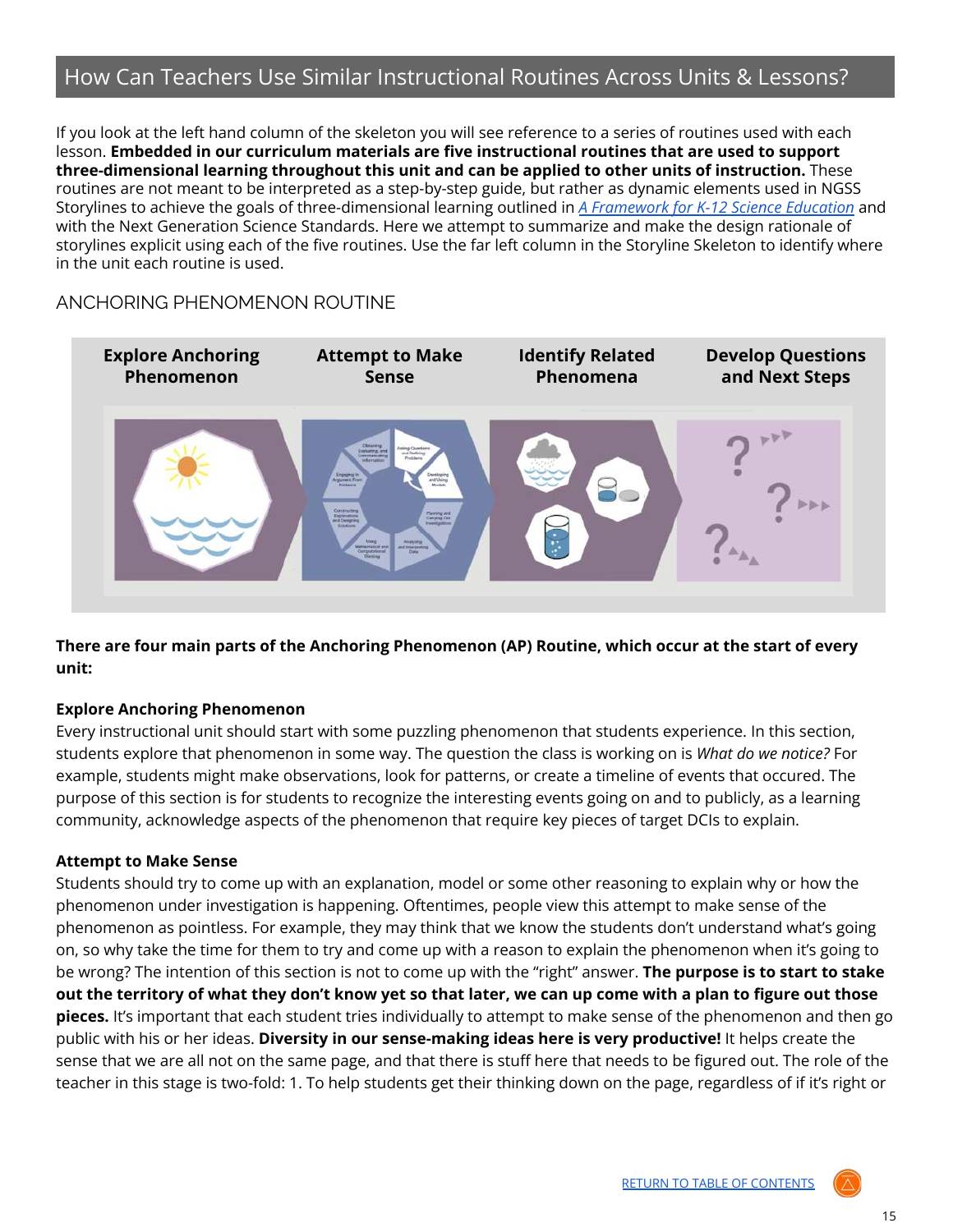wrong and 2. To push students to come up with a mechanistic explanation about what is going on. Press students to go deeper if they think they know the answer. More likely than not, even students who use correct vocabulary to explain what they think is going on cannot really tell you what those words mean in a mechanistic way.

### **Identify Related Phenomena**

The goal of NGSS storylines isn't just to solve a single mystery about one phenomenon; **the goal is to build up** disciplinary core ideas and crosscutting concepts (CCC) and ideas that can be applied to a range of events in **our world**. It's important to frame brainstorming-related phenomenon around the aspects of the phenomena that lead to the target pieces of the disciplinary core ideas. The purpose of having students generate related phenomena is to broaden out the scope of what the class is really interested in figuring out and for students to have a personal connection and investment in the events explored in class. In fact, if students are not able to come up with related phenomena, then that might be a sign the anchoring phenomenon needs to be adjusted because kids won't care or relate to what the class is working on.

#### **Develop Questions and Next Steps**

In this section, the class makes a joint list of questions and action items to accomplish their mission of figuring out the driving question of the unit. What's unique about three-dimensional learning is the opportunity for students to be involved in the thought process and decision-making about what the class should be figuring out and how the class should be figuring it out. It is important for each student to participate in generating a question to be explored and for those questions to be made public so that the class as a whole retains ownership of those questions. This may take on various forms such as a "Driving Question Board" or a "Notice and Wonder" chart. Similarly, students should be involved in thinking about ways to go about answering one or more of the questions from the class. This early on in the unit, it is not important that the ideas for investigations have a step-by-step procedure; they don't have to be what is considered an "experiment." Rather, the point is that students are identifying actionable ways to figure out answers to their questions. For example, maybe the class thinks a good way to follow up on one of their questions is to look up what experts have to say or gather secondhand data. Also, the goal isn't to come up with the perfect question or solution, anything goes! The questions and next steps that are kept on a public class record should be kept alive! Questions and next steps should be revised, revisited, and checked off as the unit progresses.

Here is a tool that can be used for this instructional routine: Anchoring [Phenomena](https://docs.google.com/document/d/1WDZI9BsLVcT1eML0GbjPfOqcDN1TYYdpPTEoniX-LUY/copy) Routine Analysis Too[l](https://docs.google.com/document/d/1PB5BTpjqQ2-1GBOKiK8LAnQ4Xwp8AxEeU7BoJBBI0fw/copy)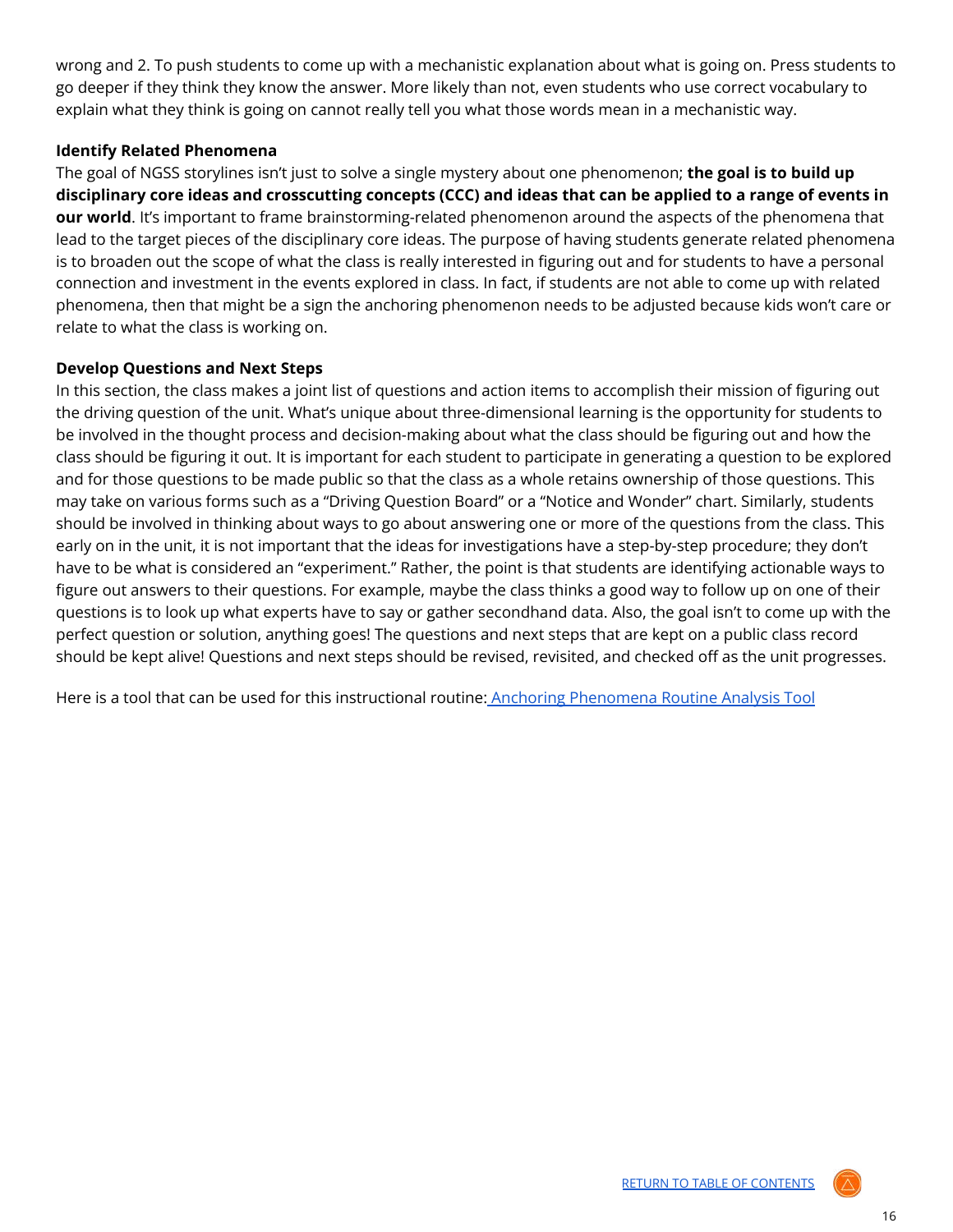# <span id="page-16-0"></span>NAVIGATION ROUTINE

- ◀ < Looking Back
- · Where did we leave off?

### Looking Forward ▶▶

- What are we trying to figure out?
- How can we work on this today?

**44 Looking Back** 

- What have we agreed on?
- Where are we not sure?

#### Looking Forward ▶▶

• Where should we go next?

There are two main parts of the Navigation Routine, which occur between every lesson in the unit. Think about the idea of navigation. When you are on your way somewhere and actively navigating, you have to constantly address two types of questions. First, **where are we now?** And second, **where should we go next?** These two questions happen at the beginning and end of each lesson, as well as at major decision points that may arise during lessons.

Lesson

#### **Looking Back**

Each lesson begins and ends with reflection or looking back. The class asks, "What brought us to this point?" At the start of each lesson, the learning community needs to look back and remind themselves: Where are we in our mission? What have we accomplished? What's the main thing we need to work on now? What was our question? Oftentimes, instructional materials will prompt teachers or students to recall where the class left off. While this is part of the Looking Back element in the Navigation Routine, there is an important difference. Although the teacher may have to start the conversation, the work of reflecting should be done by the students as much as possible. And the purpose of reflecting isn't just to recap, it's to prime the pump so the class can think about, "Now knowing where we are, what makes sense to do next?" (Looking Forward).

#### **Looking Forward**

After the class has a chance to look back, each lesson begins and ends with planning or looking forward. The class asks, "Where do we need to go next?" When the class looks forward, the students may identify a new question or direction to pursue with their teacher. Rarely in instructional materials are students prompted to take part in articulating a logical next step to pursue. However, involving students in this work is critical for helping them develop into problem-solvers and positioning them as partners in figuring out how and why the world works.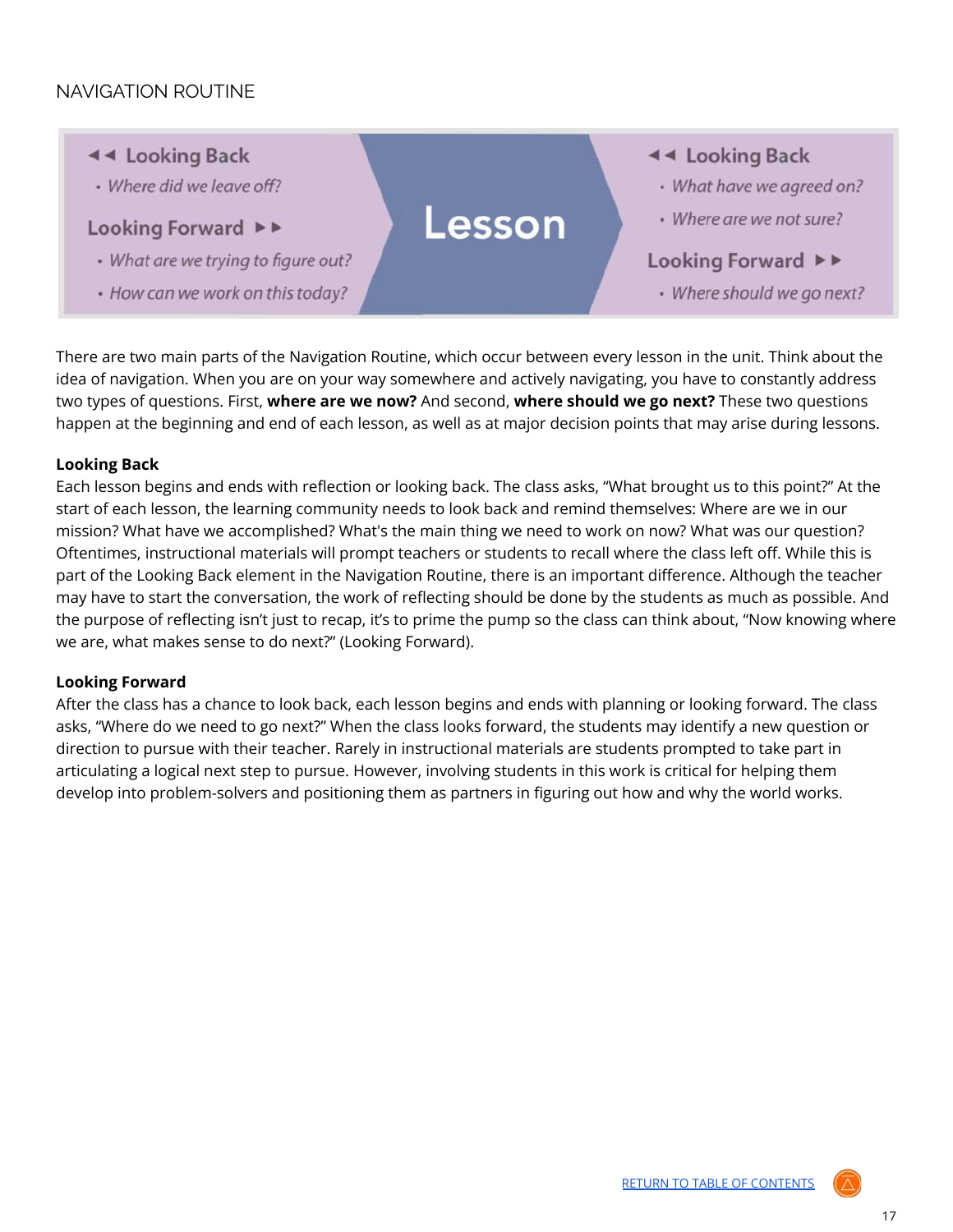# <span id="page-17-0"></span>INVESTIGATION ROUTINE



Questions regarding phenomena led the class to engage in science practices to make sense of the phenomenon, and then develop the science ideas as part of the explanation. This is the basic structure of three-dimensional learning. We refer to this as the investigation routine.

#### **Questions / Phenomena**

Notice there is a yin yang symbol between the question and phenomena segments. This is because the question and phenomena are tightly coupled. There is a column of arrows above the question block because often times the question comes from the previous lesson, creating a need to engage in new phenomena. Or perhaps exploring new phenomena motivates the class to think of a new question. You can think of each step in the storyline as a step forward in knowledge-building, starting with a question arising from a phenomenon.

#### **Use Practices**

Students use science practices such as designing investigations, analyzing data, modeling, and argumentation to progress in their explanation. The bulk of the class' time and energy is spent in this space - using NGSS practices to make sense of a puzzling phenomenon and question. Kids should be doing the heavy lifting of figuring out.

#### **What We Figure Out**

At each step they assemble another piece of the puzzle. It might be a piece of a disciplinary core idea, such as the idea that a vibrating object can make sound. They may also be extending their ideas of crosscutting concepts such as matter and energy. Notice that students didn't learn about the science ideas first, and then engage in practices to use those science ideas to explain a phenomenon; it was the reverse.

#### **Connected Investigations**

Two intertwined routines, the Navigation and Investigation Routines, form Connected Investigations.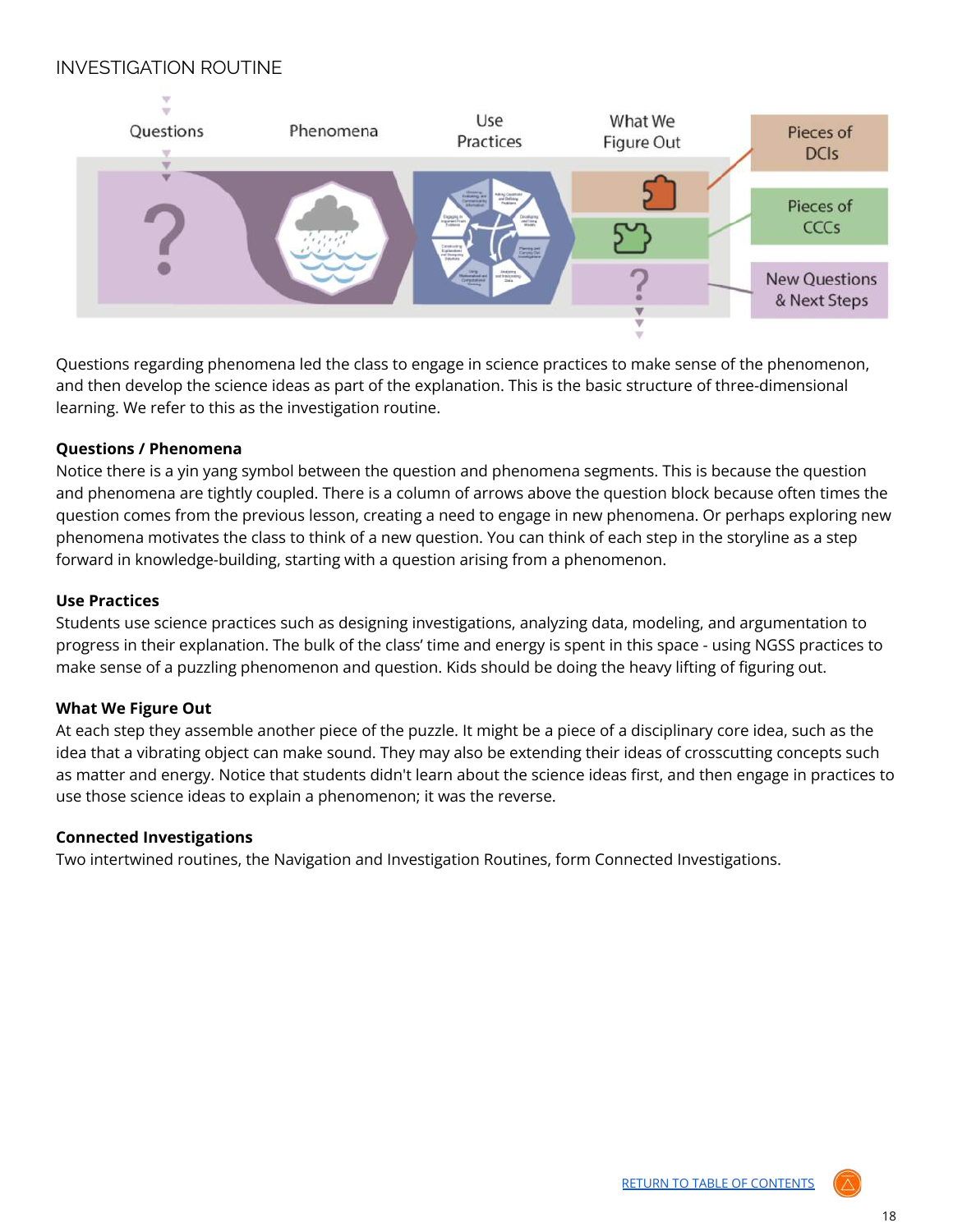

The Navigation Routine provides the connections between investigations and helps the class take stock of where they are and where they want to head next. In other words, it helps the class bring a new question into focus and set a new trajectory for the next investigation. Both Navigation and Investigation routines coupled together, are in service of supporting two types of coherence: WE figure out the pieces of the science ideas and WE decide our next steps. So together they are really supporting Connected Investigations. Here is a tool that can be used to look for Navigation and Investigation Routines: Connected [Investigations](https://docs.google.com/document/d/1dy9f2JYw2Dbk9emYB52NQAC-cudrsG2x4NTzaWI7y5k/copy) Analysis Tool.



# <span id="page-18-0"></span>PROBLEMATIZING ROUTINE

The teacher seeds, cultivates, and capitalizes on an emerging disagreement that reveals a potential problem with their current model to get students to focus on an important question that could extend their model. There are three elements of this routine.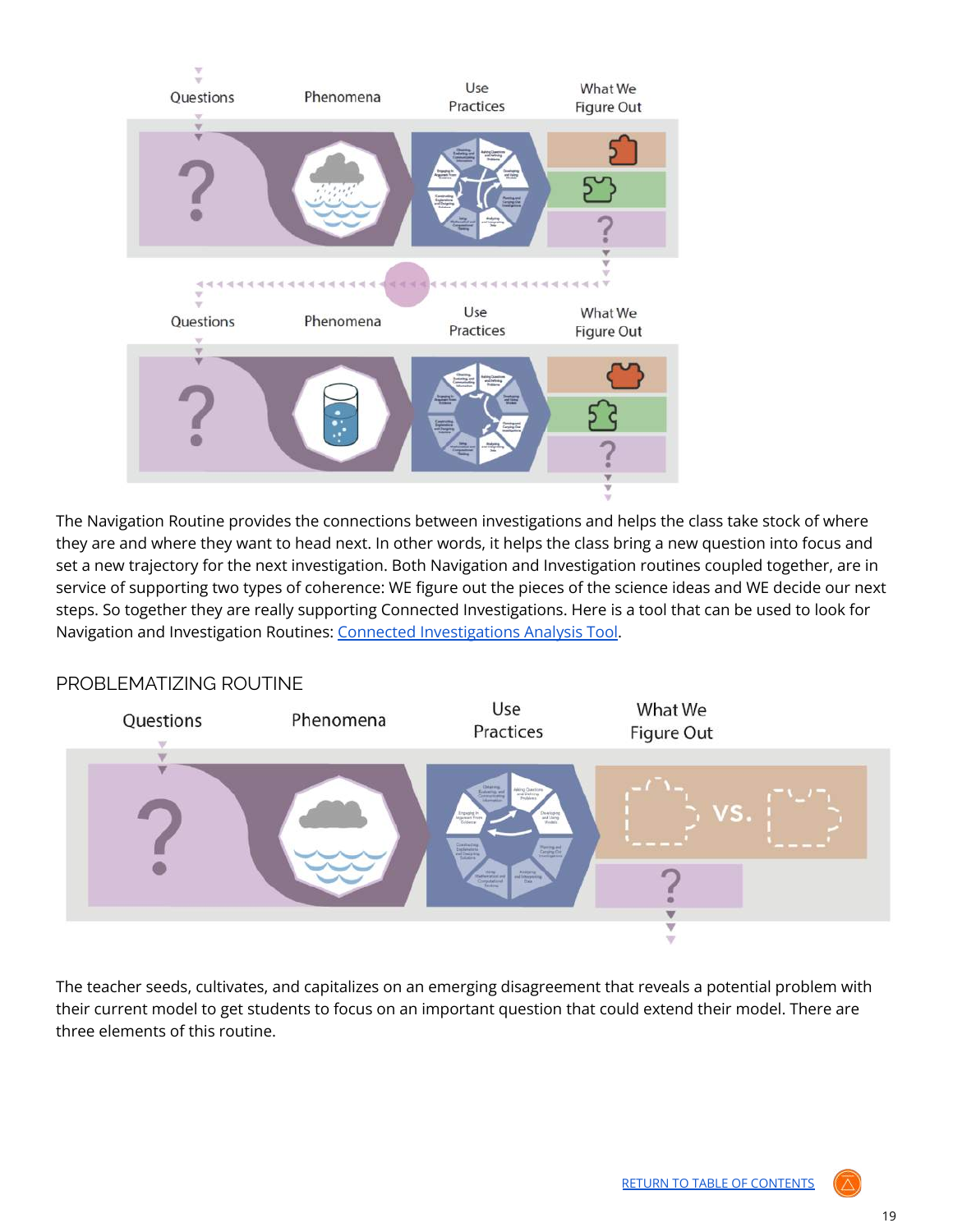### **Foreground a new question or phenomena**

The teacher helps orient the learning community to a new puzzle for the class to consider that it is intentionally designed to elicit disagreement or competing explanations. The role of the teacher in this piece is to draw attention to and press the class for whether a particular key science idea they had developed could be pushed beyond what they had considered so far. This type of move is really important for NGSS. What makes a science idea a disciplinary core idea is that it can be used to explain a broad range of phenomena. Once we make some progress in explaining phenomena, we need to try to extend or break the model; so we intentionally throw a wrench in the class' progress.

### **Argue for competing ideas**

In this section, the learning community attempts to really dig into the new puzzle and argue for their predictions or explanations. When students tried to use their model in a new context, they brought some competing ideas to the table. The role of the teacher here is to help the students to go public with their competing ideas and help the class realize they do not have consensus.

#### **Determine a way to resolve this question**

Third, students need to figure out what to work on next, and start to think about how to resolve this question. While we don't need students to articulate the detailed design of every investigation, in a coherent storyline we want the students to know why we are conducting a particular investigation and be a part of that thought process.



# <span id="page-19-0"></span>PUTTING PIECES TOGETHER ROUTINE

Students take the pieces of ideas they have developed across multiple lessons and figure out how to they can be connected together to account for the phenomenon they have been working on.

#### **Take Stock**

The first element focuses on taking stock of the main punchlines the class has figured out so far. This could take different forms. Students might highlight the important discoveries they made in their science notebooks. They might fill out a summary chart of what the class figured out with regard to the question that framed each lesson. Or they might refer back to a series of posters of scientific principles that the class has been adding to lesson by lesson to keep track of their discoveries over time. The purpose of this step is to get all the pieces of the puzzle out on the table.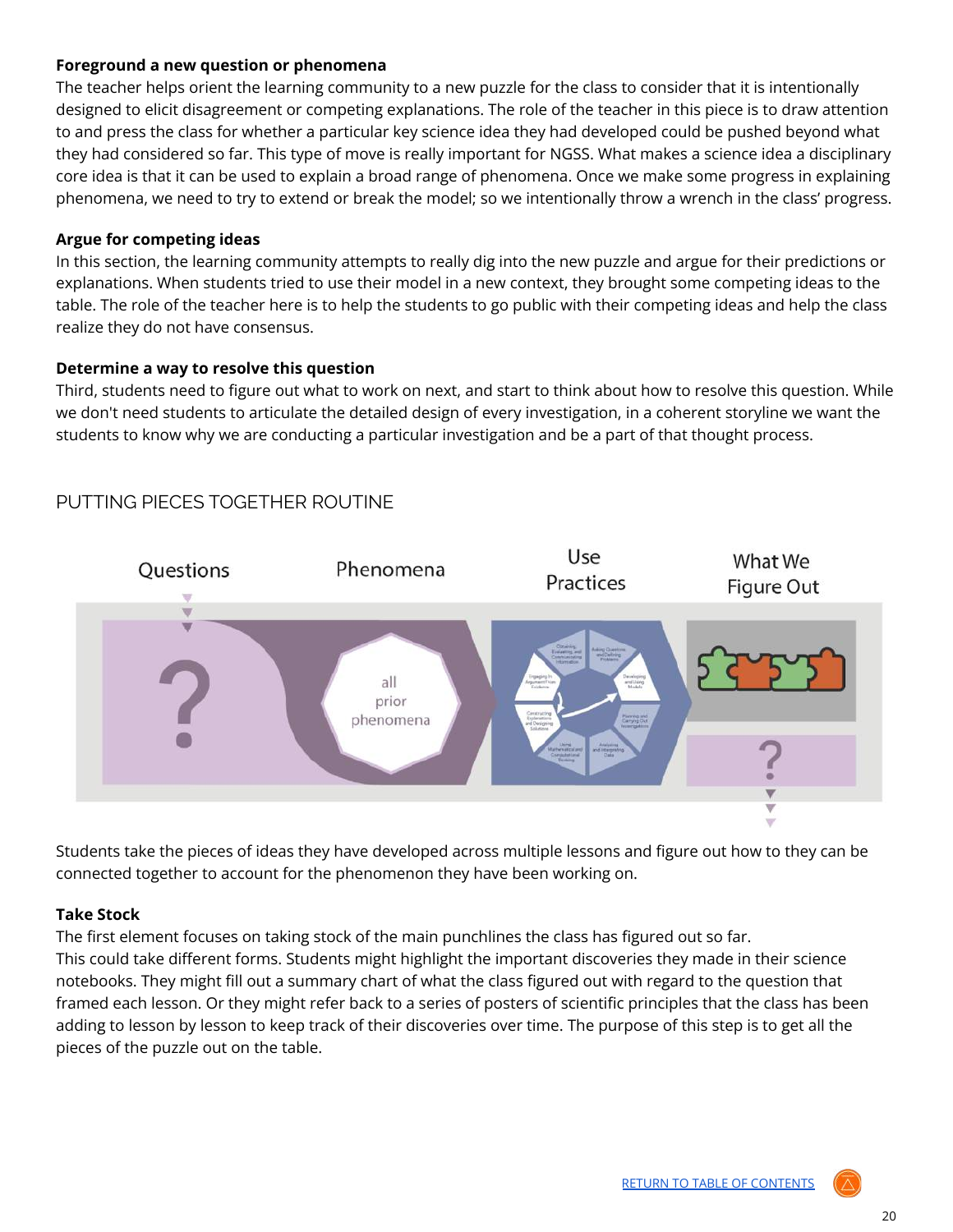### **Put Pieces Together**

The second element involves coming to a consensus on how to put these ideas together to explain a phenomenon or to design a solution. During this process, the class develops a physical representation of the ideas as we are putting them together; such as a diagrammatic model, a table showing commonalities across a series of cases, or a written explanation.

### **Apply This to Another Phenomenon (Optional)**

Sometimes the class is ready to go further, and we see a third element of this routine emerge. After the class confidently comes to a consensus on a public representation of how the pieces fit together, they may attempt to generalize the ideas they just put together by applying them to explain new phenomena or solve new problems.

Here is a tool that can be used to look for the [Problematizing](https://docs.google.com/document/d/1fj14EkaB-bK64CLfqB4uEqDjofbYwSoHwiPjH8nFrw4/copy) and Putting Pieces Together Routines: Problematizing and Putting Pieces [Together](https://docs.google.com/document/d/1fj14EkaB-bK64CLfqB4uEqDjofbYwSoHwiPjH8nFrw4/copy) Routines Analysis Tool.

# <span id="page-20-0"></span>DRIVING QUESTION BOARD (DQB)

Below are examples from the Evolution Unit of the questions that students posted to The Driving Question Board (DQB). The Driving Question Board is an essential tool for developing a sense of joint mission in your classroom learning community for this storyline.

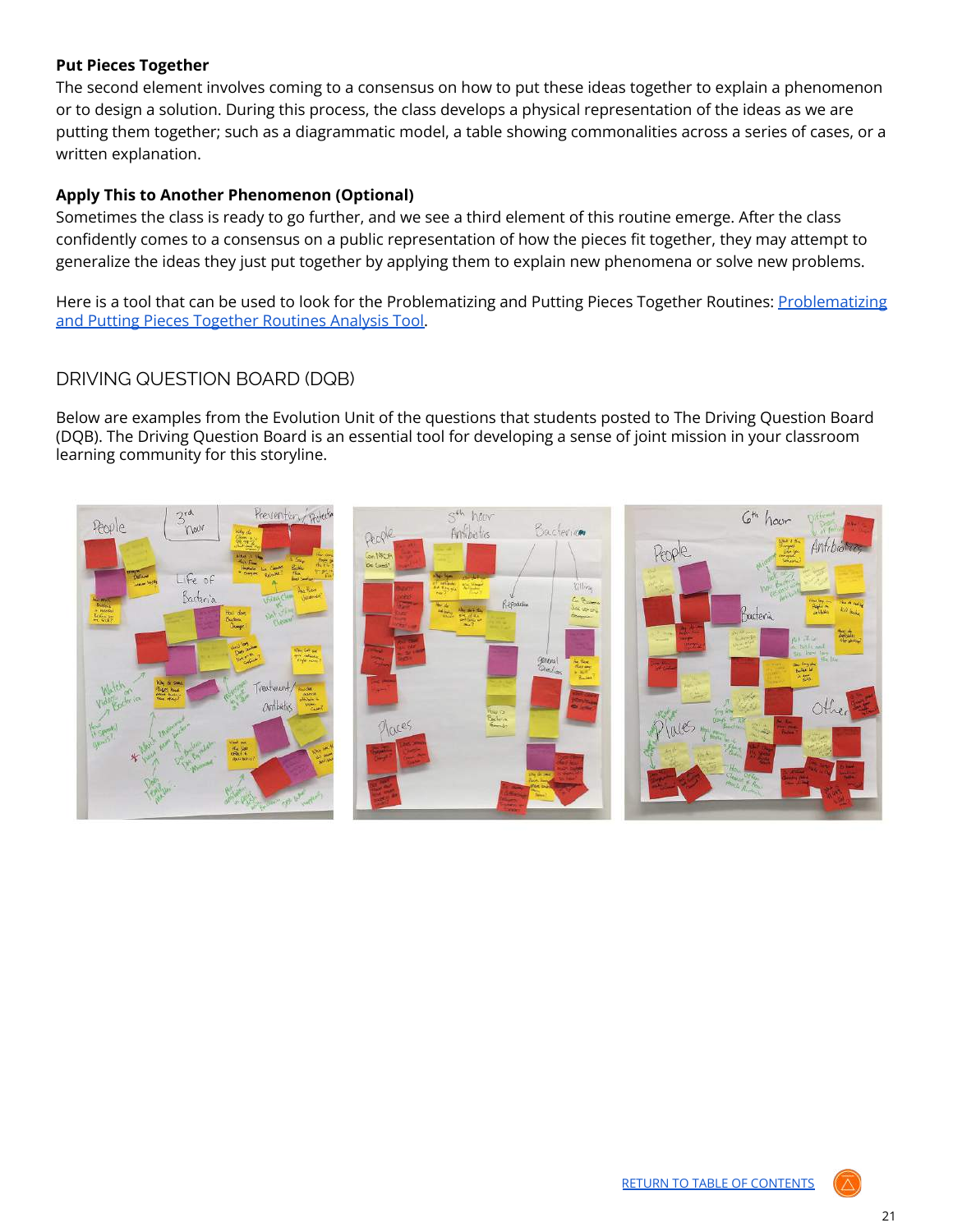



Keeping multiple Driving Question Boards active for multiple classes when you have limited wall space can be logistically difficult. One possible solution is shown to the right.

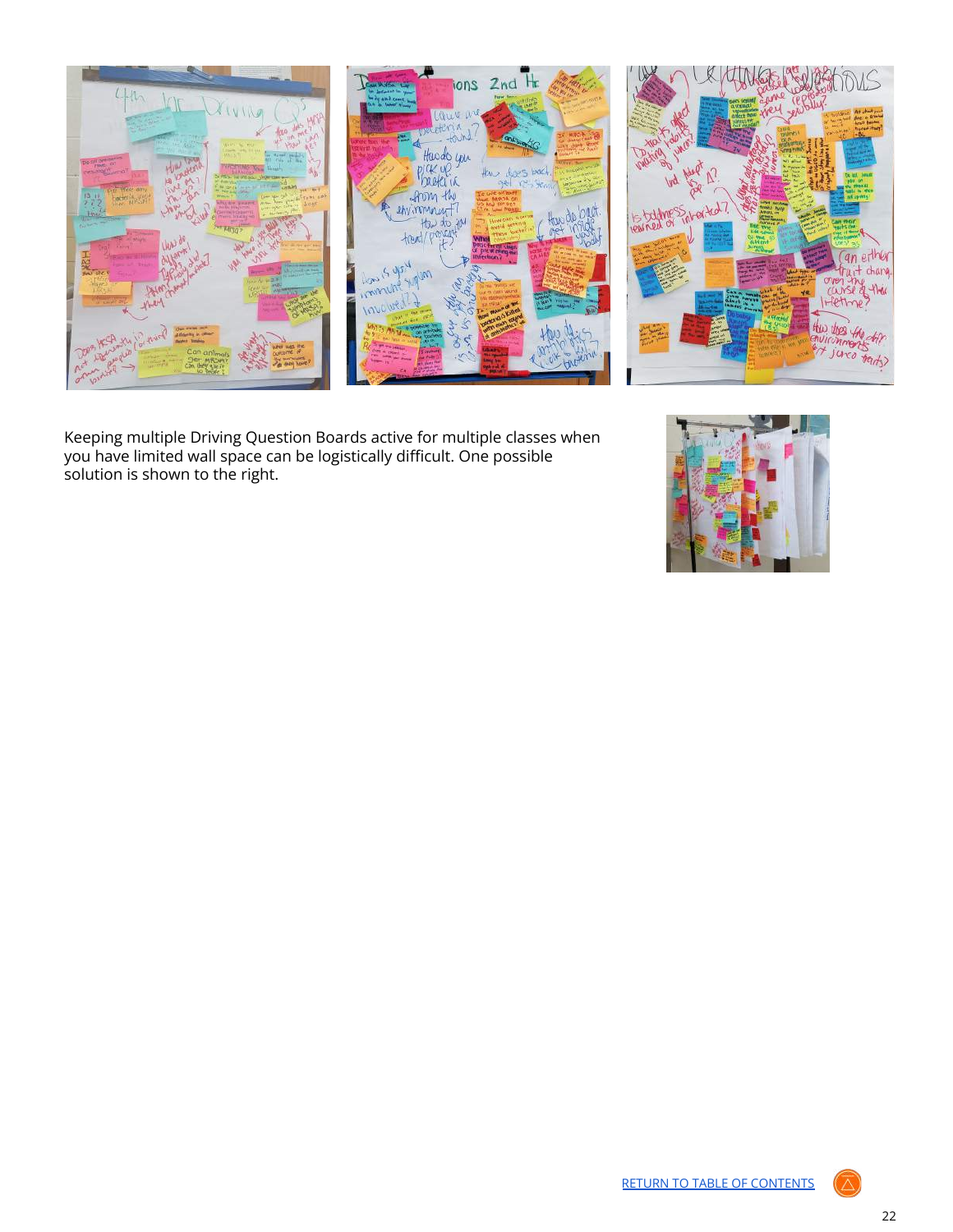# <span id="page-22-0"></span>What Assessment Resources Are There?

Each unit includes an assessment folder that offers an overview of the different types of assessments throughout the lessons, including pre-assessment, formative assessment, summative assessment, and student self-assessment. Assessment opportunities for each lesson are included in the teacher guides.

# <span id="page-22-1"></span>How Can Teachers Support Different Types of Discussions?

Ideas for this resource are developed from the Next Generation Science Exemplar program and from research on fostering productive academic talk in science. Productive talk is the glue that connects practices to one another, and practices to DCIs and crosscutting concepts. Productive talk also helps the class make sense of what they figure out.

There are four basic types of discussion that can facilitate science learning in ways that are consistent with the vision of *A Framework for K-12 Science Education* and the Next Generation Science Standards:

[Generating](#page-22-2) and Prioritizing Questions Discussion Initial Ideas [Discussion](#page-23-0) Building [Understandings](#page-24-0) Discussion [Consensus](#page-25-0) Building Discussion

These different discussions serve different purposes, and they are useful in different phases of a lesson or unit centered around an anchoring phenomenon or engineering design challenge. We have indicated which phases of a lesson or unit when different types of discussion might be valuable, but any type of discussion could be useful depending on what students are thinking and wondering about at the time. When planning for a classroom discussion, it is also important to think about how all students can contribute ideas and to create opportunities for individual and small group "think time."

### <span id="page-22-2"></span>GENERATING AND PRIORITIZING QUESTION DISCUSSIONS

#### *Purposes*

- To identify questions students need to answer, in order to solve an engineering design challenge or to develop a complete explanatory model of a science phenomenon
- To identify questions that students need to answer, to refine their understanding of a problem
- To identify questions that students want to investigate, in order to develop a piece of understanding related to a phenomenon
- To help motivate the next row(s) in an NGSS storyline
- To support students in developing a grasp of the practice of asking questions and defining problems
- To identify questions that come from students' personal experience and interests that relate to the challenge or phenomenon

Some Unit Phases When Useful At the beginning of a unit At the conclusion of a "bend" in the storyline

Some Lesson Phases When Useful "*What questions do we still have?" "Where should we go next?"*

Steps in a Possible Discussion Routine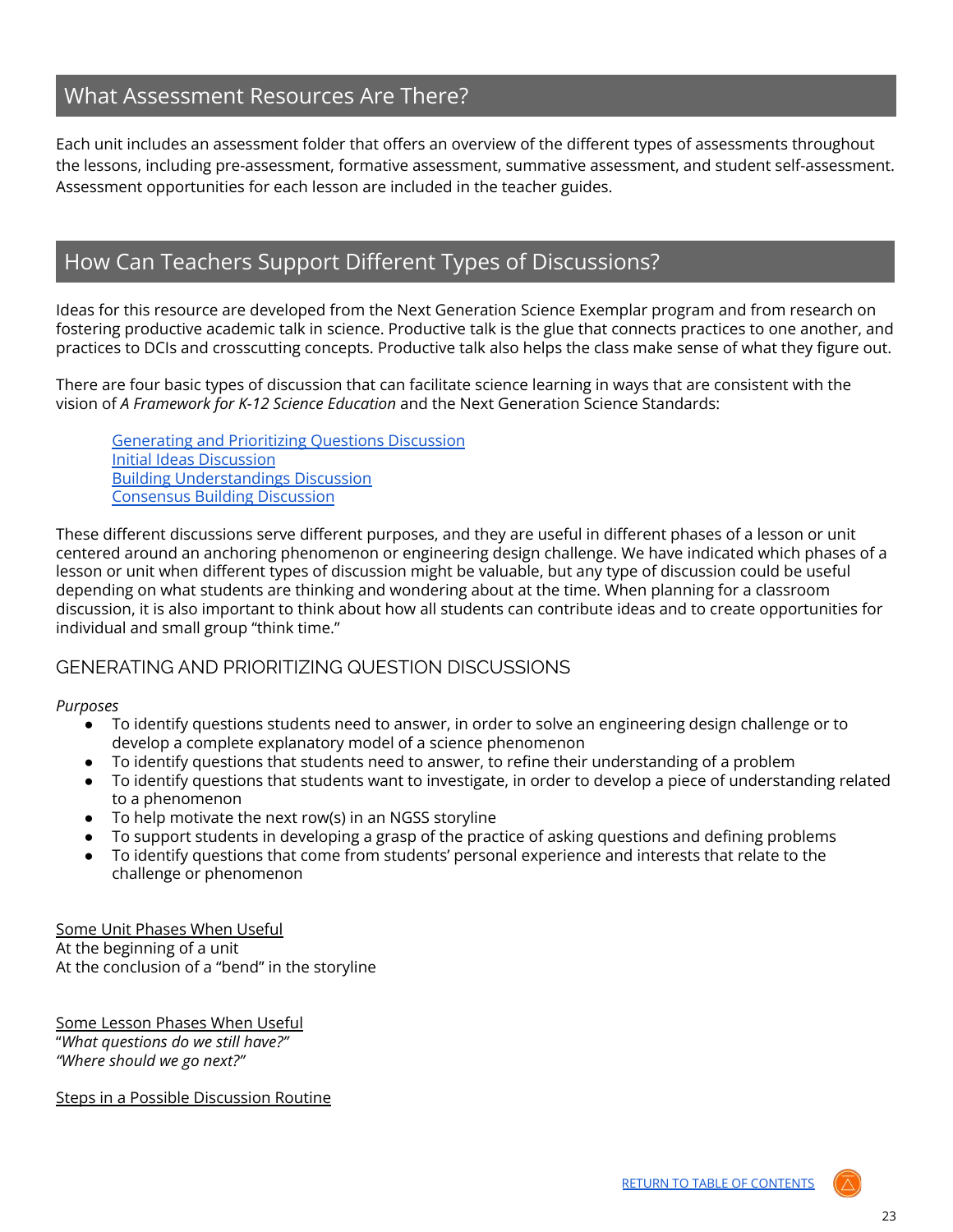- 1. Elicit Questions
- 2. Clarify Meanings of Questions
- 3. Discuss Significance of Questions
- 4. Prioritize the Questions

#### Potential Talk Moves for This Discussion

#### *For Eliciting Initial Questions*

- What questions do we need to answer to solve the design challenge just presented?
- If we want to explain this phenomenon, what questions will we need to be able to answer?
- What questions do we now have after being introduced to this phenomenon?
- What questions do we need to ask the client/partner to refine our understanding of the problem they are trying to solve?
- What questions should we try and answer with this investigation? How will answering those questions help us figure something out about the phenomenon?
- What questions should we try and answer with this test of our design solution? How will answering those questions help us figure out something we need to know to solve the design challenge?

#### *For Prioritizing Questions*

- Which of our questions are similar? What makes them similar?
- Which questions should we answer first? Why do those questions come first?
- We can't answer all of these questions at once, so which ones should we prioritize? Why are those questions important to answer, that is, ones that might help us make progress on a larger set of related questions?

#### Making Participation Equitable

In eliciting questions, the goal is to get as many ideas on the table as possible, so group work is a better option. Consider asking students to "write and pass" a sheet of paper around their group until they have at least 10 things. That way, all students get a chance to contribute, see others' ideas, and add their thinking in a low stakes way.

Then, use groups to prioritize questions for the class investigations. Have groups pass their written list to another group, who circle the two "most pressing questions" on the list. As they do this, you can circulate and find the top four or five questions: this is your final student-generated list of driving questions.

#### **Back to [Discussion](#page-22-1) Types**

#### <span id="page-23-0"></span>INITIAL IDEAS DISCUSSION

#### Purposes

- To provide a supportive opportunity for students to make some sense of what may be not yet fully formed ideas (either their own or those of others)
- To support students in making tentative connections between questions being asked and the participants' experience and everyday ideas about observing a phenomenon

#### Some Unit Phases When Useful

At the beginning of a unit At the beginning of a new "bend" in a storyline

#### Some Lesson Phases When Useful

*"What are some ideas about how we can answer what we're wondering about?"*

#### Steps in A Possible Discussion Routine

- 1. Provide a way for all students to surface their ideas (think-pair-share is one strategy)
- 2. Give people a chance to clarify one another's ideas and to ask about why people think their ideas are good ones
- 3. Ask a student to summarize the initial ideas that the class has
- 4. Ask students how they might test or further explore their ideas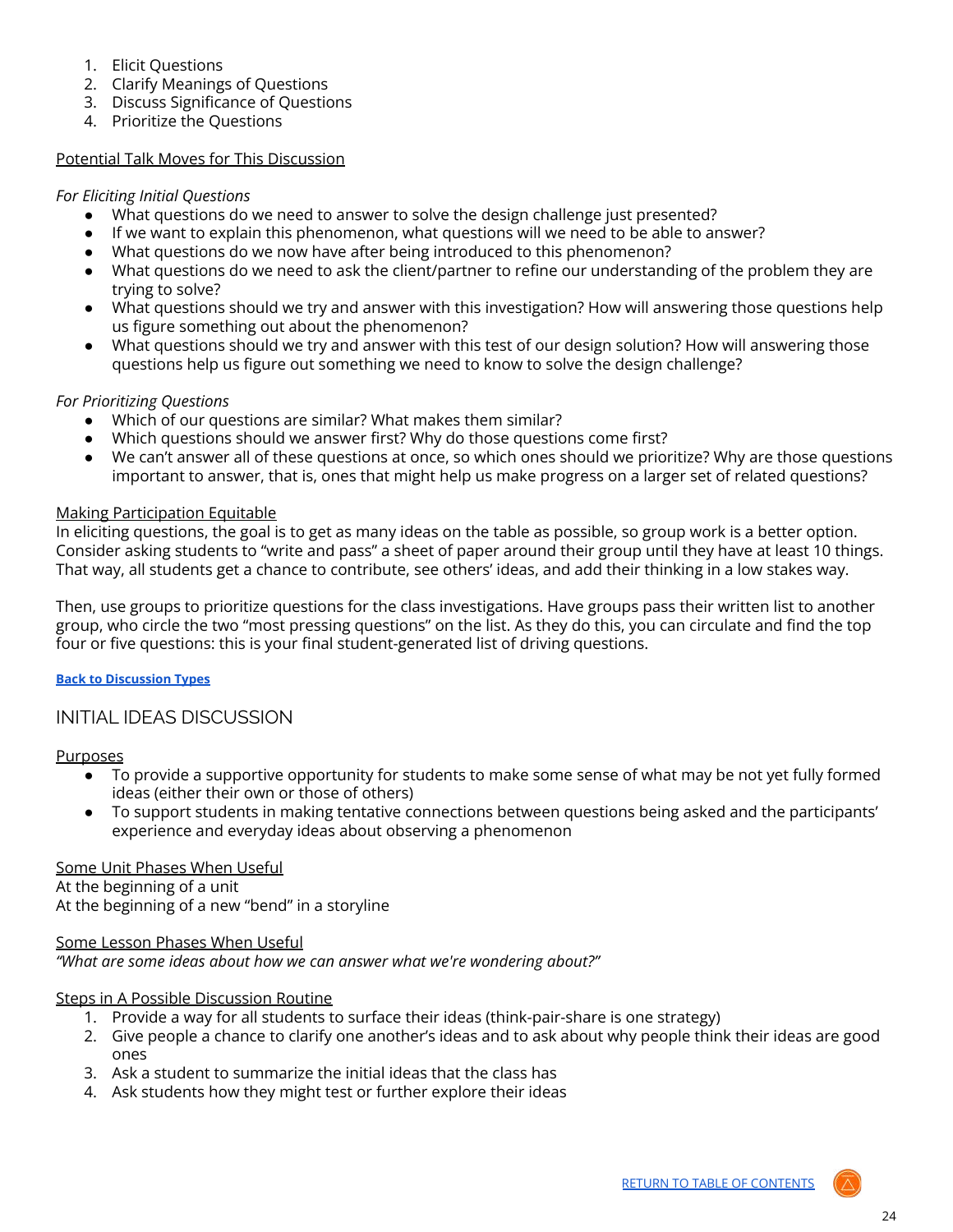#### Potential Talk Moves for this Discussion

*When eliciting initial ideas:*

- What are your ideas about how to explain this phenomenon?
- What's your "first draft" thinking about how to solve this design challenge?
- Let's see what we think about this phenomenon, using our past experiences and what we've learned in class this year as a guide.
- What experiences do you have that might help you with this phenomenon?

#### *When clarifying ideas and pressing for reasoning:*

- Can you say more about that?
- Where does that idea come from?
- Is that something you've heard, observed, or experienced before?
- What do you mean when you say the word " $\ddot{ }$ "?
- Can anyone add onto this idea?
- Who has a different way of thinking about this topic?
- Can you think of an instance when this was not the case?

#### *When asking a student to summarize initial ideas:*

- Who can summarize some of the ideas we've heard today?
- Is this a complete summary? Can someone add what's missing?
- Does the summary capture our ideas accurately?

*When asking students for how to investigate their initial ideas:*

- What are some ways we could test our initial thinking?
- What ideas are we unsure about, that we need to know more before we can be confident in them?

#### Making Participation Equitable

Think about what kinds of supports your students might need to be able to *ask each other* these kinds of clarifying and summarizing questions without being critical or evaluative. You might try using the [metaphor](http://stemteachingtools.org/assets/landscapes/Protocolsv2_11.pdf) of a coach to introduce these think-pair-share routines. You could try telling students, "This is about helping your partner practice as a scientist and supporting them in their thinking, so you're going to ask questions, encourage them; and for now, your ideas will stay on the sideline. Then we'll switch and you'll get a chance to share your ideas as you are coached by your partner."

Tip: Have sentence starters ready for students so they know what to ask to push their partner further, but *also* have sentence starters to slow down the fast explainers, such as "Wait - you said that really fast. Can you say that again?"

#### **Back to [Discussion](#page-22-1) Types**

### <span id="page-24-0"></span>BUILDING UNDERSTANDINGS DISCUSSION

#### **Purposes**

- To help students make their reasoning with evidence public so that other students can connect with it, critique it, and build on it if possible
- To provide the teacher and students with an opportunity to clarify which understandings emphasized in the storyline have been developed and which need further development

#### Some Unit Phases When Useful

After a series of lessons where a piece of understanding should have been built toward the end of a "bend" in the storyline

#### Some Lesson Phases When Useful

- *● "What did we figure out last time? What did we wonder about?"*
- *● "What have we figured out today? What questions do we still have?"*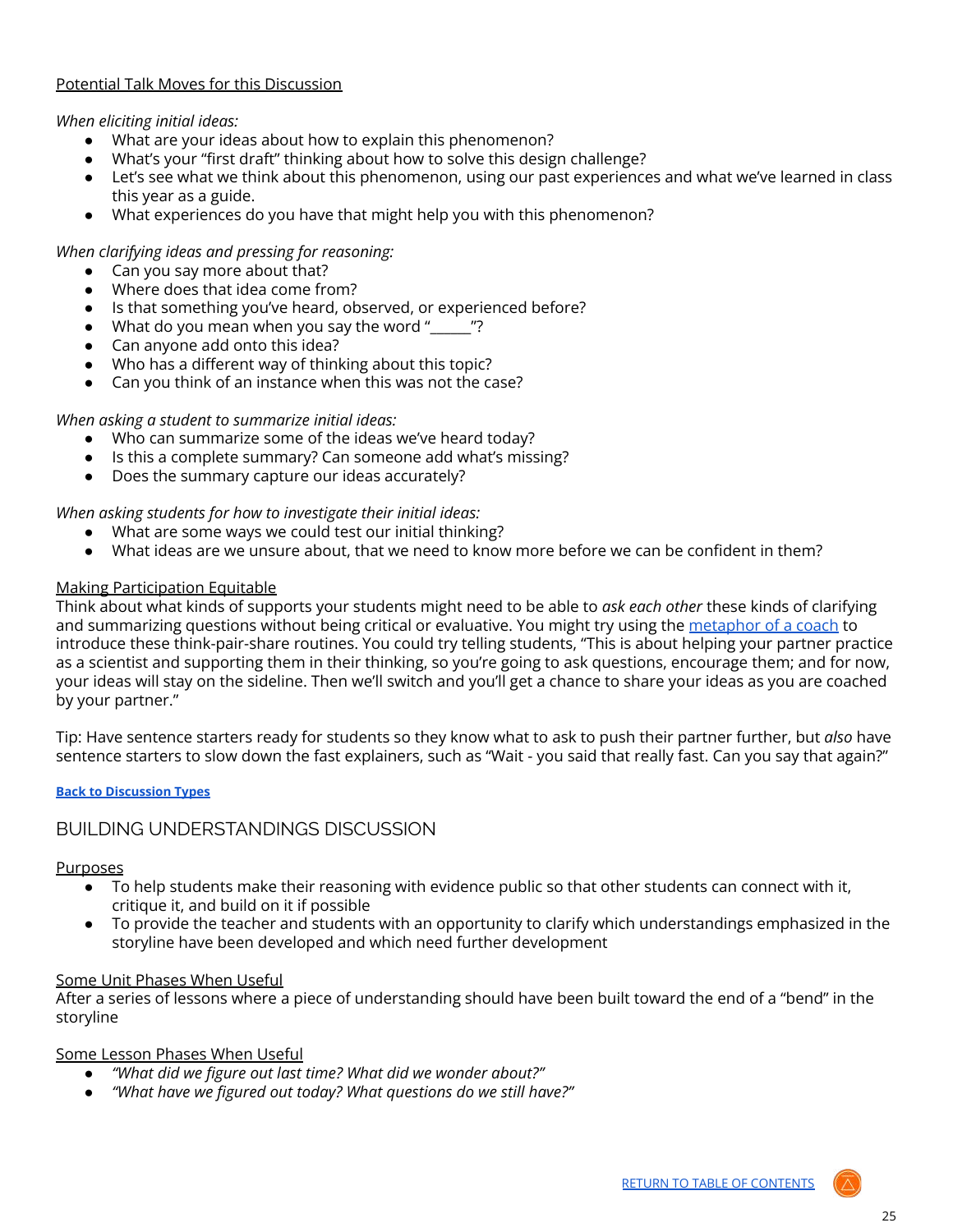#### Steps in A Possible Discussion Routine

- 1. Invite a student or group of students to share their current explanatory model or design solution with the class
- 2. Invite others to ask questions about the model/solution, suggest additions to it, and critique the model/solution
- 3. Invite a second student or group to share their model/solution, and then invite response and critique
- 4. Ask students about how the models/solutions compare, in terms of similarities and differences
- 5. Invite the class to consider what might need to be revised in models/solutions, based on the models seen and the evidence so far

#### Potential Talk Moves for this Discussion

#### *When inviting a group to share:*

- What are some of the key components of your model/solution?
- How does this model explain the evidence we have so far about this phenomenon?
- How does this solution fit the criteria we identified for a possible solution?
- Is there any evidence you know of that's not accounted for in your model/solution?
- Did you consider other models/solutions? If so, what were they?
- For second group and after: How is your model/solution different from or similar to ones presented earlier?

#### *When inviting others to critique a model/solution:*

- What questions do you have for this group about their model/solution?
- Can you clarify \_\_\_\_\_\_\_\_\_\_ aspect of your model/solution?
- So let me see if I understand this aspect of your model/solution here. Are you saying...?
- What do the rest of you think of that idea?
- Is there anything you can add to this model/solution?
- How well does this model fit the evidence we've gathered so far?
- How well does this solution meet the criteria we identified for the solution?
- What could the group do to improve the model/solution?

*When inviting students to compare models/solutions and consider revisions:*

- How does group A's solution connect to group B's?
- How does these models/solutions help us make sense of and contribute to our question at hand?
- What might a model/solution look like that puts the things we think best reflects all the evidence we have so far?
- Is there any evidence that we have that none of our models/solutions can account for?

#### Making Participation Equitable

Consider lower-stakes ways for students to have these discussions, such as in a gallery walk where one person stays by the model to invite critique with the questions above and the other students ask pressing questions. During critique-based interactions, it is important to emphasize "making our ideas stronger," not "showing we have the best ideas."You can also encourage students to take a "coaching" stance here; their role is to ask questions that support others' ideas, and encourage students to speak up when something needs to be repeated.

#### **Back to [Discussion](#page-22-1) Types**

### <span id="page-25-0"></span>CONSENSUS BUILDING DISCUSSION

#### Purposes

- To press toward a common (class-level) explanation or model, resolving (if possible) disagreements, different perspectives, or partial understandings
- $\bullet$  To support public revision of earlier ideas, as new ideas are shared and as they learn information that makes visible the limitations of previous understandings held by individuals or even the class as a whole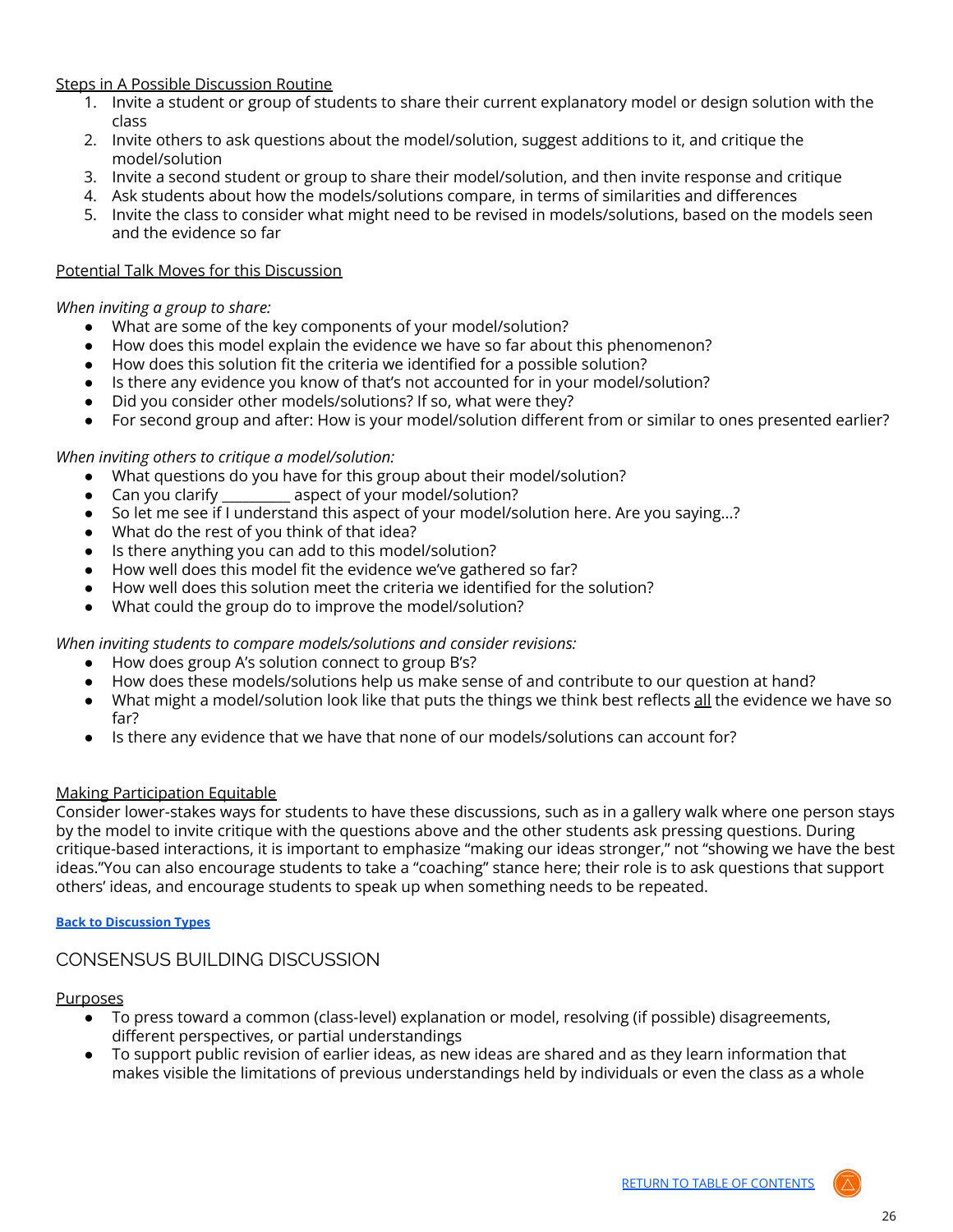#### Some Unit Phases When Useful

After a series of lessons where multiple pieces of understanding should have been built At the end of a "bend" in the storyline

#### Some Lesson Phases When Useful

*"What have we figured out today? What questions do we still have?"*

#### Steps in a Possible Discussion Routine

- 1. Ask students to take stock of where the class has been and what they've figured out, offering conjectures or pieces of a model, explanation, or solution.
- 2. Ask students to offer proposals for a synthetic model, explanation, or solution
- 3. Ask students to support or challenge proposals, and say what evidence is the basis for their support or critique
- 4. Ask students to propose a modification to the model based on input from the class

#### Potential Talk Moves for this Discussion

*During stock-taking:*

- What are some things we can say at this point about our anchoring phenomenon that are supported by evidence?
- Could you clarify the link you are making between your explanation and the evidence?
- Could someone restate our question (or our charge)? What are we building consensus about?

#### *When inviting proposals for a synthetic model/explanation/solution:*

- How are these explanations similar? How are they different?
- Both groups seem to be using the same term but in a different way, could someone explain the difference?
- Could someone restate our question (or our charge)? What are we building consensus about?

#### *When inviting support or critique:*

- Who feels like their idea is not quite represented here?
- Would anyone have put this point a different way?
- What ideas are we in agreement about?
- Both groups seem to be using different language to explain the same idea, is that what you are hearing?
- Are there still areas of confusion or discontent?
- Are there still places where we disagree? Can we clarify these?

#### *When inviting modifications to models/explanations/solutions:*

- How could we modify what we have so that we account for the evidence we agree is important to consider?
- What modifications might you make to clarify any confusion or address the discontent the group feels?
- Is there more evidence or clarification needed before we can come to agreement? What is that?

#### Making Participation Equitable

Many students are not comfortable being the "only one" who voices a disagreement, a discontent, or a potentially incorrect idea, so ask students to think-pair-share and to carefully listen to their partners' ideas. Then ask students to think about what they heard their partners saying, and ask the room if *their partners'* ideas are represented in the class discussion. This supports all students to share, to listen, to be heard, and to be represented.

#### **Back to [Discussion](#page-22-1) Types**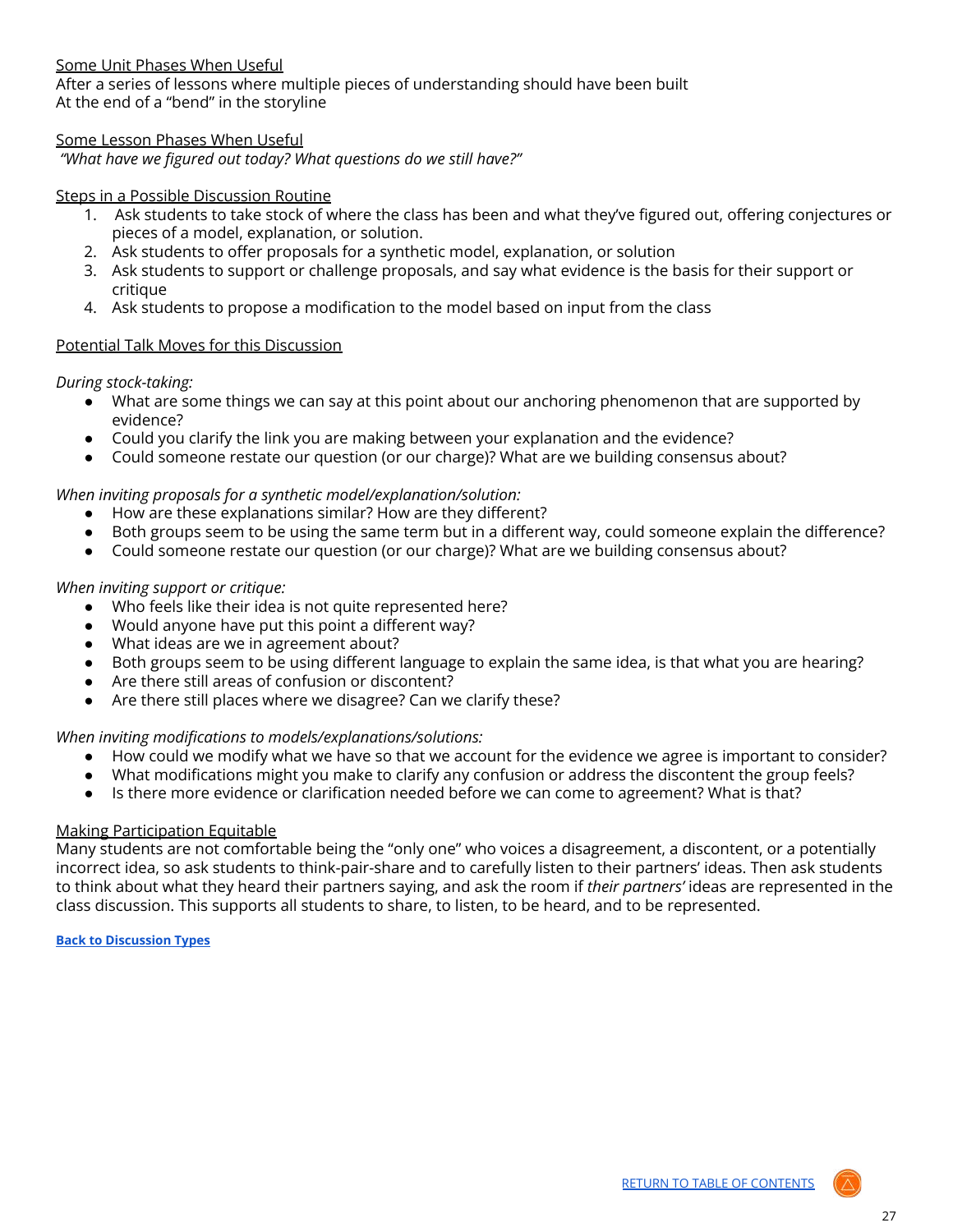# <span id="page-27-0"></span>How Can Teachers Support the Development of Scientific Vocabulary?

Some instructional approaches emphasize the role of introducing key vocabulary before learning about the concepts they are connected to in a lesson.

That is not an approach we support through our storylines. While we agree that developing scientific terminology is one important goal for students, it should not undermine the heavy lift we want to engage students in. In each lesson we want students engaging in practices around a question that they feel a genuine need/drive to figure out. Front-loading vocabulary gives away the punchline for that lesson.

Once ALL students have developed a conceptual understanding of an idea in a lesson, introducing a relevant scientific term as shorthand way to reference that idea makes complete sense. It is simply a matter of timing.

Here is an example. In Lesson 5, students will notice the graph of the vibrations produced by object exhibits two interesting characteristics. A few rounds of describing patterns (individually, with a partner, and then in a whole group) will lead students to start talking about two features of these patterns that can be compared and measured. One can be described in terms of the distance from the y-value of a high point on the graph. The other can be described in terms of how often that pattern repeats. It is at this point, after the class has worked with these ideas for a bit and wrestled with what words best describe each feature, that the teacher can point out that it seems a bit cumbersome to keep referring to these features to describe the graphs in such a way, and that there are two terms that other use to refer to these features. One is amplitude and one frequency. At this point, it makes sense to consolidate students ideas by showing how these two terms correspond to the patterns they observed. From this point on, using these terms to represent these features of such graph makes total sense.

This sort of "just in time" academic vocabulary building doesn't undermine the sense making of students, nor defeat the goal of figuring out important science ideas in each lesson. We want to give them a rich opportunity and experience to wrestle with these developing these important science ideas before introducing vocabulary to represent an abbreviated description of those ideas.

Key scientific terminology to connect in "just in time" as a lesson unfolds is identified in every Teacher Guide.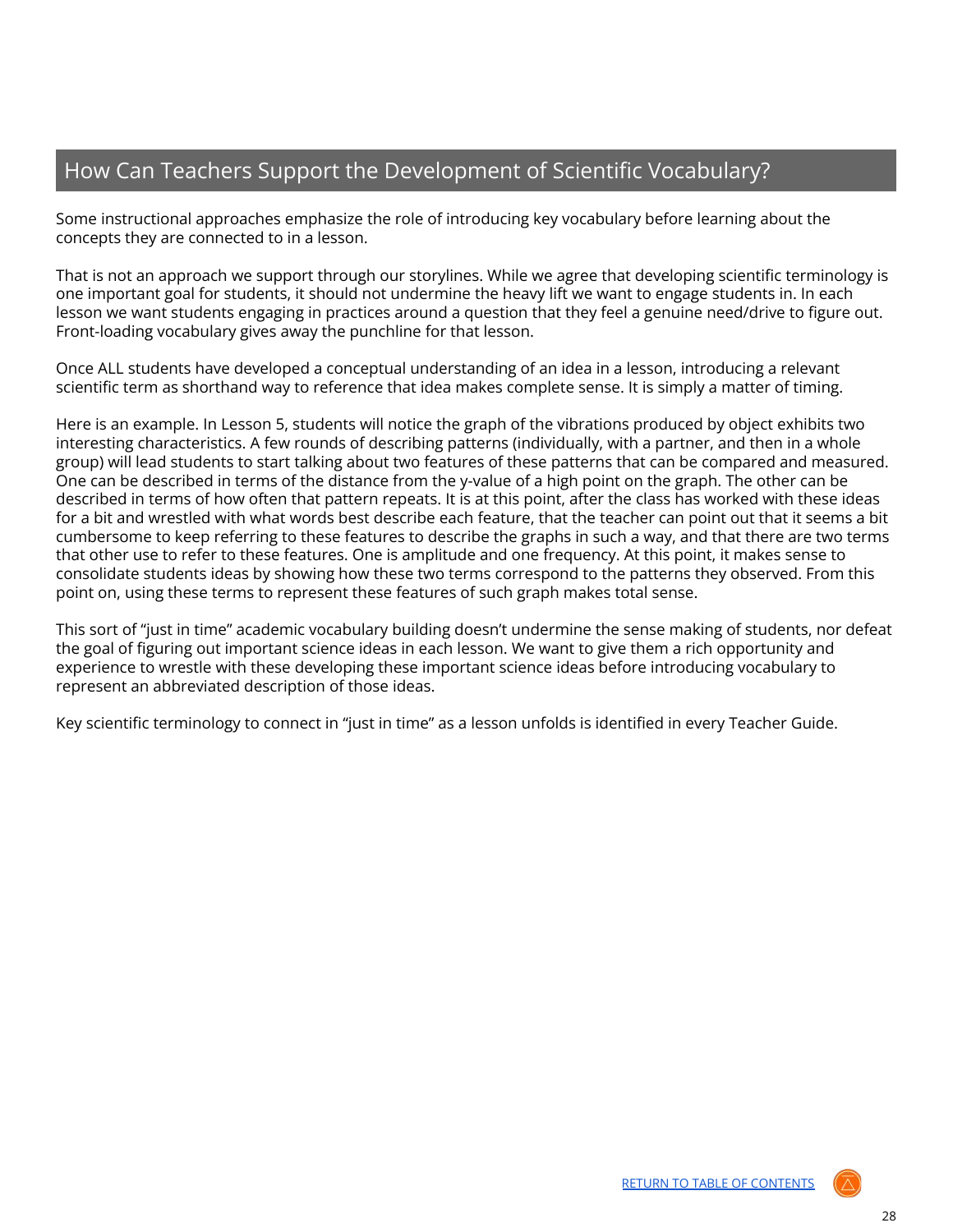# <span id="page-28-0"></span>How Can Teachers Support Differentiated Instruction?

Differentiation strategies are built into individual lessons in the Teacher Supports section of the Learning Plan. An example strategy from a lesson is show below

| 园 5 |                                                                                   | (10 min) After modeling the "Connect, Extend, Question" routine, place students into 5 groups and give each group one of the<br>documents listed in the Materials section above along with a sheet of chart paper. Instruct students to use the thinking routine you<br>modeled to engage with these materials.<br>As they do, students should record their thinking on the chart paper and on their Student Activity Sheet (#1). Remind students that once<br>they have completed their work in their teams they will be asked to share out their findings with the whole group. |  |  |  |
|-----|-----------------------------------------------------------------------------------|-----------------------------------------------------------------------------------------------------------------------------------------------------------------------------------------------------------------------------------------------------------------------------------------------------------------------------------------------------------------------------------------------------------------------------------------------------------------------------------------------------------------------------------------------------------------------------------|--|--|--|
|     |                                                                                   |                                                                                                                                                                                                                                                                                                                                                                                                                                                                                                                                                                                   |  |  |  |
|     | <b>Differentiation</b><br><b>Strategies and</b><br>Alternate<br><b>Activities</b> | Use your discretion as to the number of groups and the number of students in each group. You may want to do a shared reading of<br>one of the articles while modeling the thinking routine for students. If you choose this option, you can have multiple groups read the<br>same article, because there will only be four articles remaining.                                                                                                                                                                                                                                    |  |  |  |
|     |                                                                                   | This Connect, Extend, Question strategy can be used again with other informational texts throughout the unit as needed to support<br>students in the CCSS reading standards. See CCSS standard connections at the end of this lesson plan.                                                                                                                                                                                                                                                                                                                                        |  |  |  |
|     |                                                                                   | The articles provided for students are written at various difficulty levels. In order to meet the needs of your students, be sure to assign<br>students to groups strategically, and also assign articles that students will be able to access.                                                                                                                                                                                                                                                                                                                                   |  |  |  |
|     |                                                                                   | It may be helpful to work directly with the group to which you assign the article, "A diversity of Antibiotic-resistant Staphylococcus spp.<br>in a Public Transportation System." Students should only work with the abstract of this study, but it is important to help them make<br>sense of the highly scientific language in that abstract.                                                                                                                                                                                                                                  |  |  |  |
|     |                                                                                   | The image on the right below shows another alternate form of this activity. It shows students doing a short gallery walk to view some<br>of their peers' posters.                                                                                                                                                                                                                                                                                                                                                                                                                 |  |  |  |
|     | Classroom<br><b>Artifacts</b>                                                     |                                                                                                                                                                                                                                                                                                                                                                                                                                                                                                                                                                                   |  |  |  |

Every lesson provides opportunities for students to articulate new questions and ideas for investigations that the class should pursue at the end of the lesson. Though the Teacher Guides for subsequent lessons provide ideas for how to investigate the questions that are most commonly raised by students, using novel ideas that students raise for ways to investigate these questions increases students' sense of agency, as well as providing opportunities to extend investigation design to the level that students can articulate.

At the end of most lessons, the teacher guide prompts the teacher to have students keep track of the big ideas that they figured out in their Incremental Modeling Tracker (IMT). This resource serves as a useful "single stop" location for students to look to review the big ideas they will use as they develop and revise their models. Teacher Guidance for the Incremental Modeling Tracker can be found below.

Encourage students to return to referencing either of these resources during summative assessments. Or for students who you want to challenge others, encourage them to do these assessments first without this reference.

Lastly, consider using unanswered questions from the Driving Question Board as opportunities for students to pursue additional research about any of the topics they selected, after the storyline is complete.